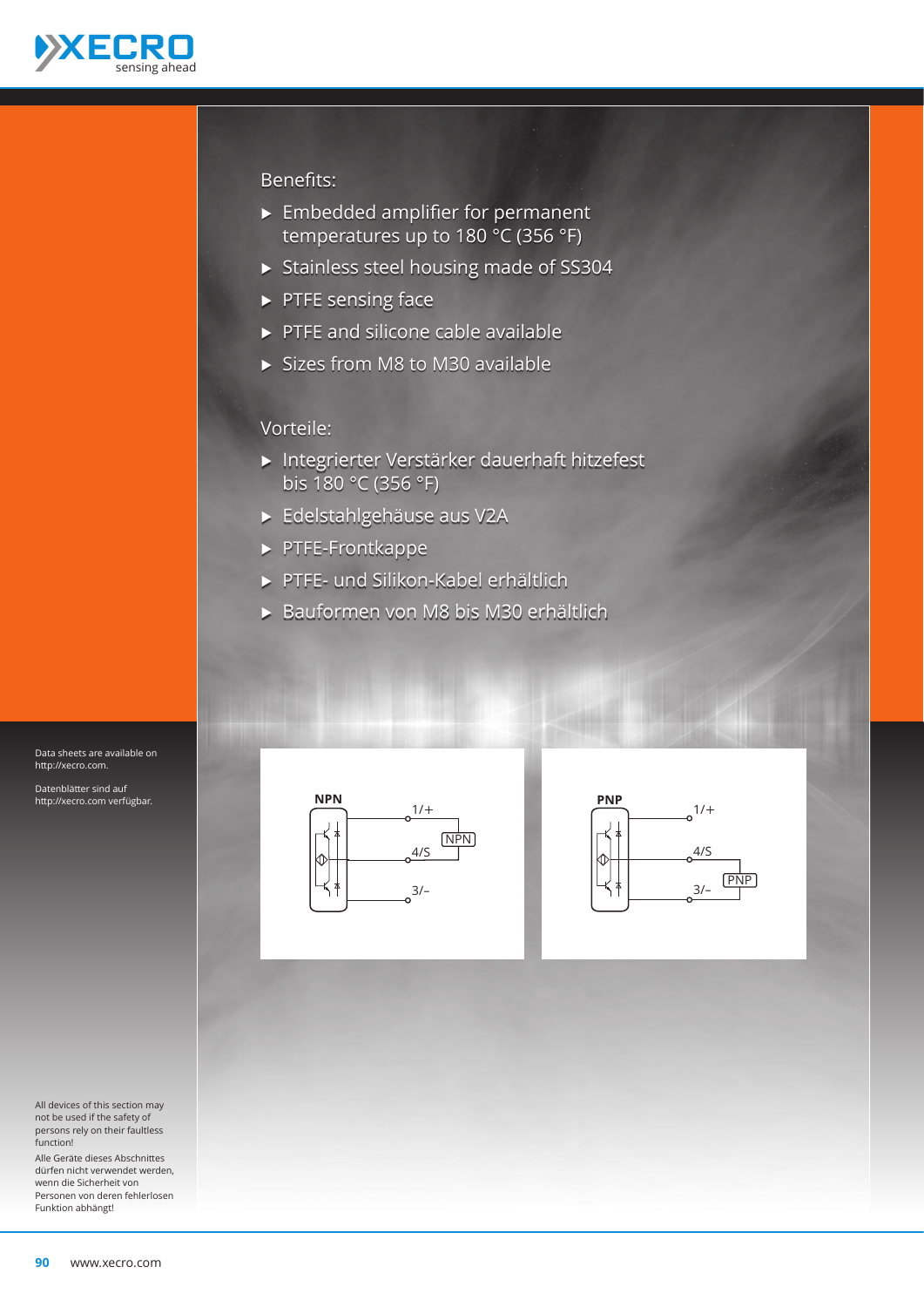# Inductive Sensors 3-Wire DC High Temperature Resistant

**R** 

XECRO Inductive High Temperature Series sensors have been designed to operate permanently at temperatures from −25 °C and +180 °C (−13 °F…+356 °F). The signal processor of the High Temperature Series sensors fits the same housing dimensions as other sensor series from XECRO. This enables a high level of mounting standardization when your existing sensor needs to be replaced by a more temperature proof XECRO sensor.

XECRO High Temperature Series sensors are available in sizes from M8 to M30 and are equipped with silicone or PTFE cables. Silicone cables have an impressive flexibility which makes them a perfect choice for movable installations. Conversely, PTFE has an excellent sturdyness, but should be used only in fixed installations.

Induktive Hochtemperatursensoren von XECRO wurden für den dauerhaften Betrieb bei Temperaturen zwischen −25…+180 °C (−13… +356 °F) entwickelt. Die Schaltungen der Hochtemperatursensoren passen in die gleichen Gehäuseabmessungen der anderen Baureihen von XECRO. Diese Vereinheitlichung ermöglichr den problemlosen Austausch, wenn ein Sensor durch einen temperaturfesteren von XECRO ersetzt werden muss.

Hochtemperatursensoren von XECRO sind in den Bauformen M8 bis M30 erhältlich und sind wahlweise mit Silikon- oder PTFE-Anschlussleitungen ausgestattet. Silikonleitungen sind beeindruckend flexibel, was sie für bewegliche Installationen prädestiniert. Im Gegensatz dazu hat PTFE eine ausgezeichnete Widerstandsfähigkeit, sollte aber nur fest installiert werden.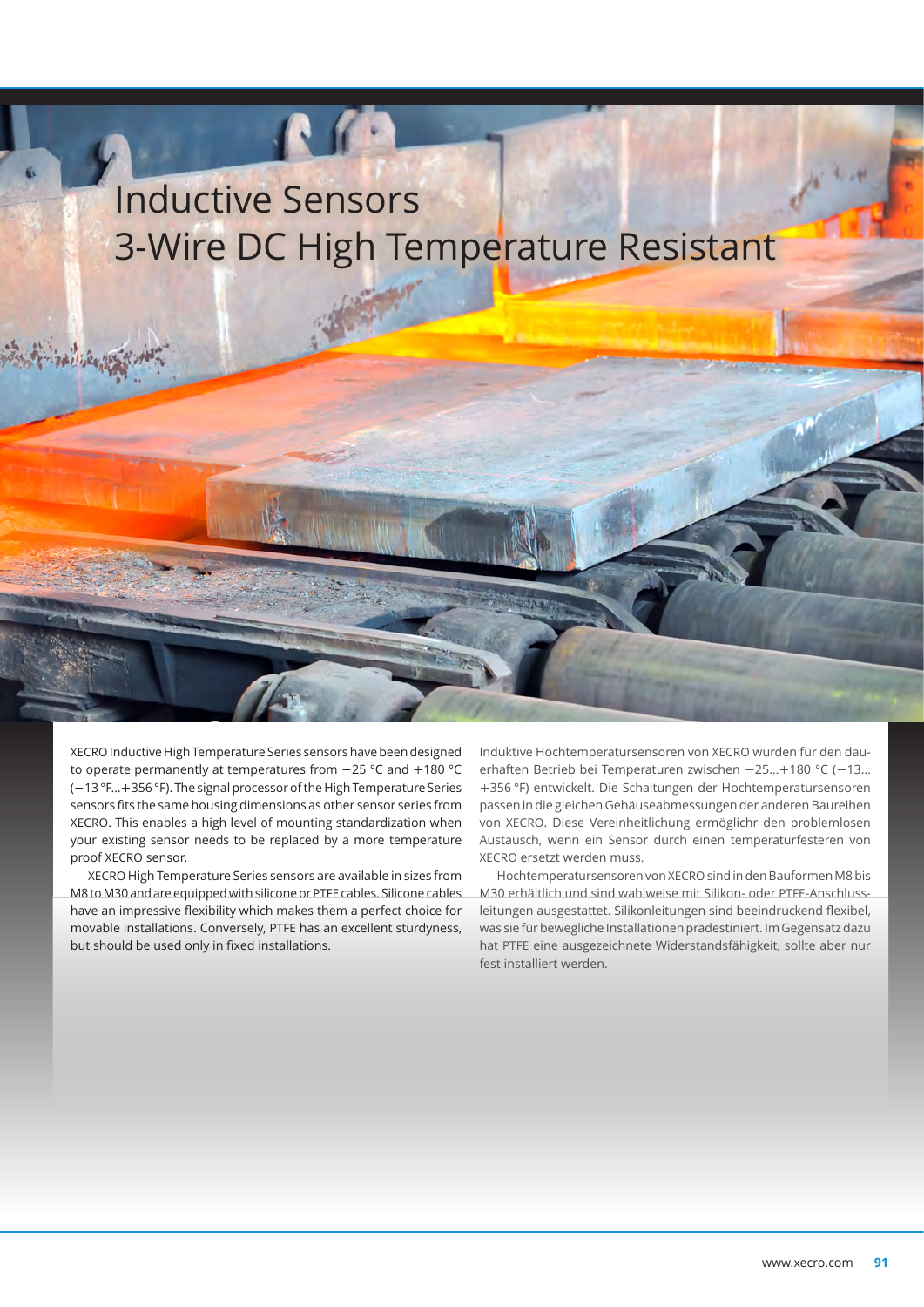



120 °C · 248 °F

120 °C · 248 °F

120 °C · 248 °F







|                                             |                        | 4<br>땋<br>LED<br>LED |                               |                   | ₩                             |                   |                               |
|---------------------------------------------|------------------------|----------------------|-------------------------------|-------------------|-------------------------------|-------------------|-------------------------------|
|                                             | Schaltabstand $S_n$    | $2 \, \text{mm}$     |                               | 2 <sub>mm</sub>   |                               | 2 <sub>mm</sub>   |                               |
| Sensing distance $S_n$<br>Operating voltage | Betriebsspannung       | 1030 $V_{DC}$        |                               | 1030 $V_{DC}$     |                               | 1030 $V_{DC}$     |                               |
| Reverse polarity protection                 | Verpolungsschutz       | built-in             | integriert                    | built-in          | integriert                    | built-in          | integriert                    |
| Current consumption                         | Stromverbrauch         | $< 8$ mA             |                               | $< 8$ mA          |                               | $< 8$ mA          |                               |
| Current load capability                     | Ausgangsbelastbarkeit  | 120 mA               |                               | 120 mA            |                               | 120 mA            |                               |
| Short circuit protection                    | Kurzschlussschutz      | built-in             | integriert                    | built-in          | integriert                    | built-in          | integriert                    |
| Voltage drop                                | Spannungsabfall        | <2 V @ 120 mA        |                               | <2 V @ 120 mA     |                               | <2 V @ 120 mA     |                               |
| Switching frequency                         | Schaltfrequenz         | 800 Hz               |                               | 800 Hz            |                               | 800 Hz            |                               |
| <b>Reduction factors</b>                    | Reduktionsfaktoren     |                      | Alu 0.45 · Brs 0.50 · SS 0.85 |                   | Alu 0.45 · Brs 0.50 · SS 0.85 |                   | Alu 0.45 · Brs 0.50 · SS 0.85 |
| Operating temperature                       | Betriebstemperatur     | $-25+120$ °C         |                               | $-25+120$ °C      |                               | $-25+120 °C$      |                               |
| Protection class                            | Schutzklasse           | IP 67                |                               | IP 67             |                               | IP 67             |                               |
| Sensing face material                       | Sensorflächenwerkstoff | PTFE                 |                               | <b>PTFE</b>       |                               | <b>PTFE</b>       |                               |
| Housing material                            | Gehäusewerkstoff       | SS304                | V2A                           | SS304             | V2A                           | SS304             | V2A                           |
| Switching indicator                         | Schaltanzeige          | built-in*            | integriert*                   | built-in*         | integriert*                   | —                 |                               |
| Connection                                  | Anschluss              | silicone             | Silikon                       | <b>PTFE</b>       |                               | silicone          | Silikon                       |
| Article code PNP, NO                        | $\angle$               | IHTD6-S2APO45-A2S    |                               | IHTD6-S2APO45-A2T |                               | IHTD6-S2APO45-N2S |                               |
| Article code PNP, NC                        | $\lambda$              | IHTD6-S2APC45-A2S    |                               | IHTD6-S2APC45-A2T |                               | IHTD6-S2APC45-N2S |                               |
| Article code NPN, NO                        | $\angle$               | IHTD6-S2ANO45-A2S    |                               | IHTD6-S2ANO45-A2T |                               | IHTD6-S2ANO45-N2S |                               |
| Article code NPN, NC                        | ᆺ                      | IHTD6-S2ANC45-A2S    |                               | IHTD6-S2ANC45-A2T |                               | IHTD6-S2ANC45-N2S |                               |
|                                             |                        |                      |                               |                   |                               |                   |                               |

O≠0, I≠l≠1, S≠5, B≠8 beachten.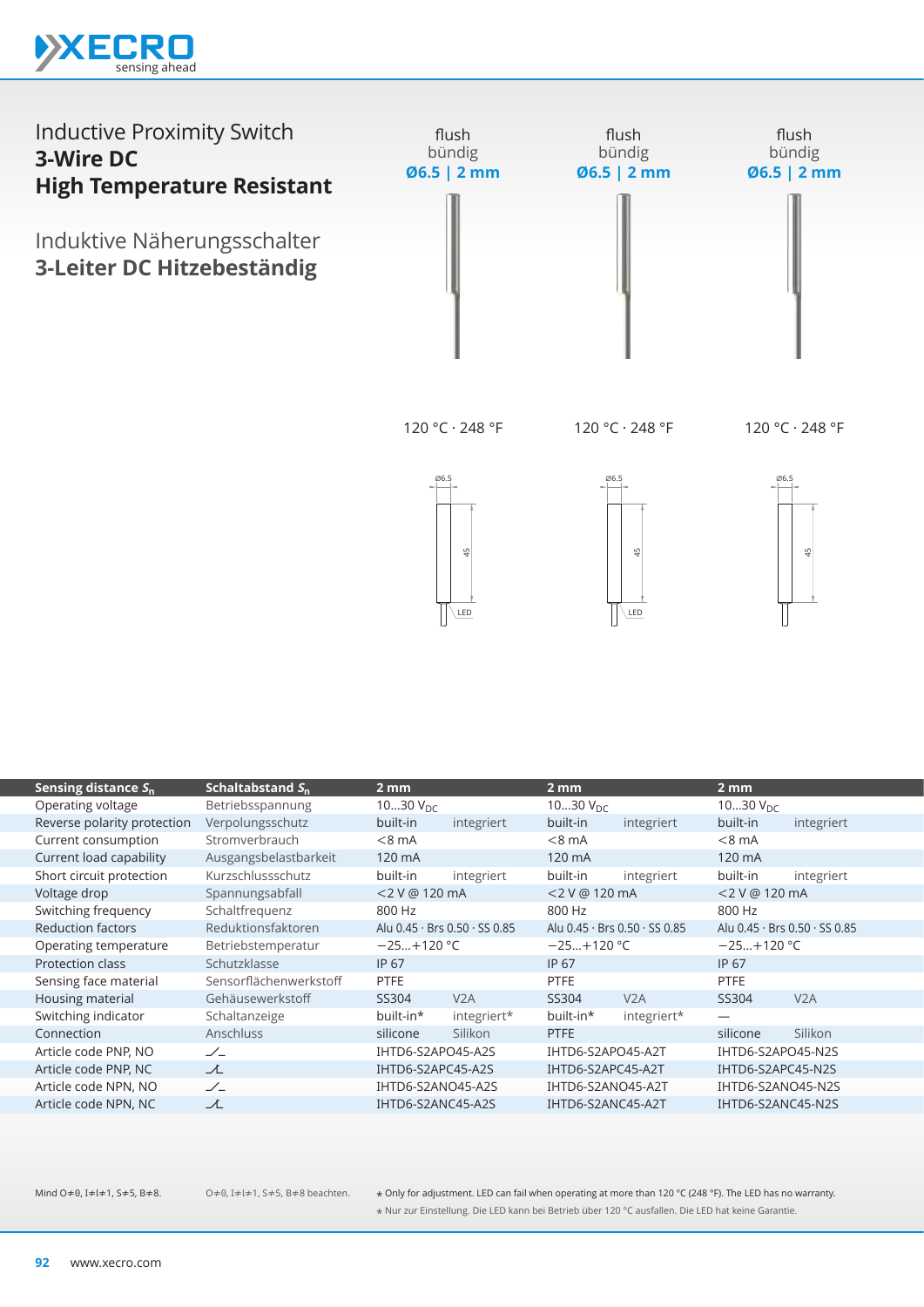

| 씊                             | 4<br>LED                      | $\frac{4}{5}$<br>LED          | 41                            | $\frac{4}{7}$                 |  |
|-------------------------------|-------------------------------|-------------------------------|-------------------------------|-------------------------------|--|
| 2 <sub>mm</sub>               | 4 mm                          | 4 mm                          | 4 mm                          | 4 mm                          |  |
| 1030 $V_{DC}$                 | 1030 $V_{\text{DC}}$          | 1030 $V_{DC}$                 | 1030 $V_{DC}$                 | 1030 $V_{DC}$                 |  |
| built-in<br>integriert        | built-in<br>integriert        | built-in<br>integriert        | built-in<br>integriert        | built-in<br>integriert        |  |
| $< 8$ mA                      | $< 8$ mA                      | $< 8$ mA                      | $< 8$ mA                      | $<8$ mA                       |  |
| 120 mA                        | 120 mA                        | 120 mA                        | 120 mA                        | 120 mA                        |  |
| built-in<br>integriert        | built-in<br>integriert        | built-in<br>integriert        | built-in<br>integriert        | built-in<br>integriert        |  |
| <2 V @ 120 mA                 | <2 V @ 120 mA                 | <2 V @ 120 mA                 | <2 V @ 120 mA                 | <2 V @ 120 mA                 |  |
| 800 Hz                        | 500 Hz                        | 500 Hz                        | 500 Hz                        | 500 Hz                        |  |
| Alu 0.45 · Brs 0.50 · SS 0.85 | Alu 0.45 · Brs 0.50 · SS 0.85 | Alu 0.45 · Brs 0.50 · SS 0.85 | Alu 0.45 · Brs 0.50 · SS 0.85 | Alu 0.45 · Brs 0.50 · SS 0.85 |  |
| $-25+120 °C$                  | $-25+120$ °C                  | $-25+120$ °C                  | $-25+120$ °C                  | $-25+120$ °C                  |  |
| IP 67                         | IP 67                         | <b>IP 67</b>                  | IP 67                         | IP 67                         |  |
| <b>PTFE</b>                   | <b>PTFE</b>                   | PTFE                          | PTFE                          | PTFE                          |  |
| V2A<br>SS304                  | V2A<br>SS304                  | SS304<br>V2A                  | SS304<br>V2A                  | V2A<br>SS304                  |  |
|                               | built-in*<br>integriert*      | built-in*<br>integriert*      |                               | $\overline{\phantom{0}}$      |  |
| <b>PTFE</b>                   | Silikon<br>silicone           | <b>PTFE</b>                   | Silikon<br>silicone           | <b>PTFE</b>                   |  |
| IHTD6-S2APO45-N2T             | IHTD6-N4APO45-A2S             | IHTD6-N4APO45-A2T             | IHTD6-N4APO45-N2S             | IHTD6-N4APO45-N2T             |  |
| IHTD6-S2APC45-N2T             | IHTD6-N4APC45-A2S             | IHTD6-N4APC45-A2T             | IHTD6-N4APC45-N2S             | IHTD6-N4APC45-N2T             |  |
| IHTD6-S2ANO45-N2T             | IHTD6-N4ANO45-A2S             | IHTD6-N4ANO45-A2T             | IHTD6-N4ANO45-N2S             | IHTD6-N4ANO45-N2T             |  |
| IHTD6-S2ANC45-N2T             | IHTD6-N4ANC45-A2S             | IHTD6-N4ANC45-A2T             | IHTD6-N4ANC45-N2S             | IHTD6-N4ANC45-N2T             |  |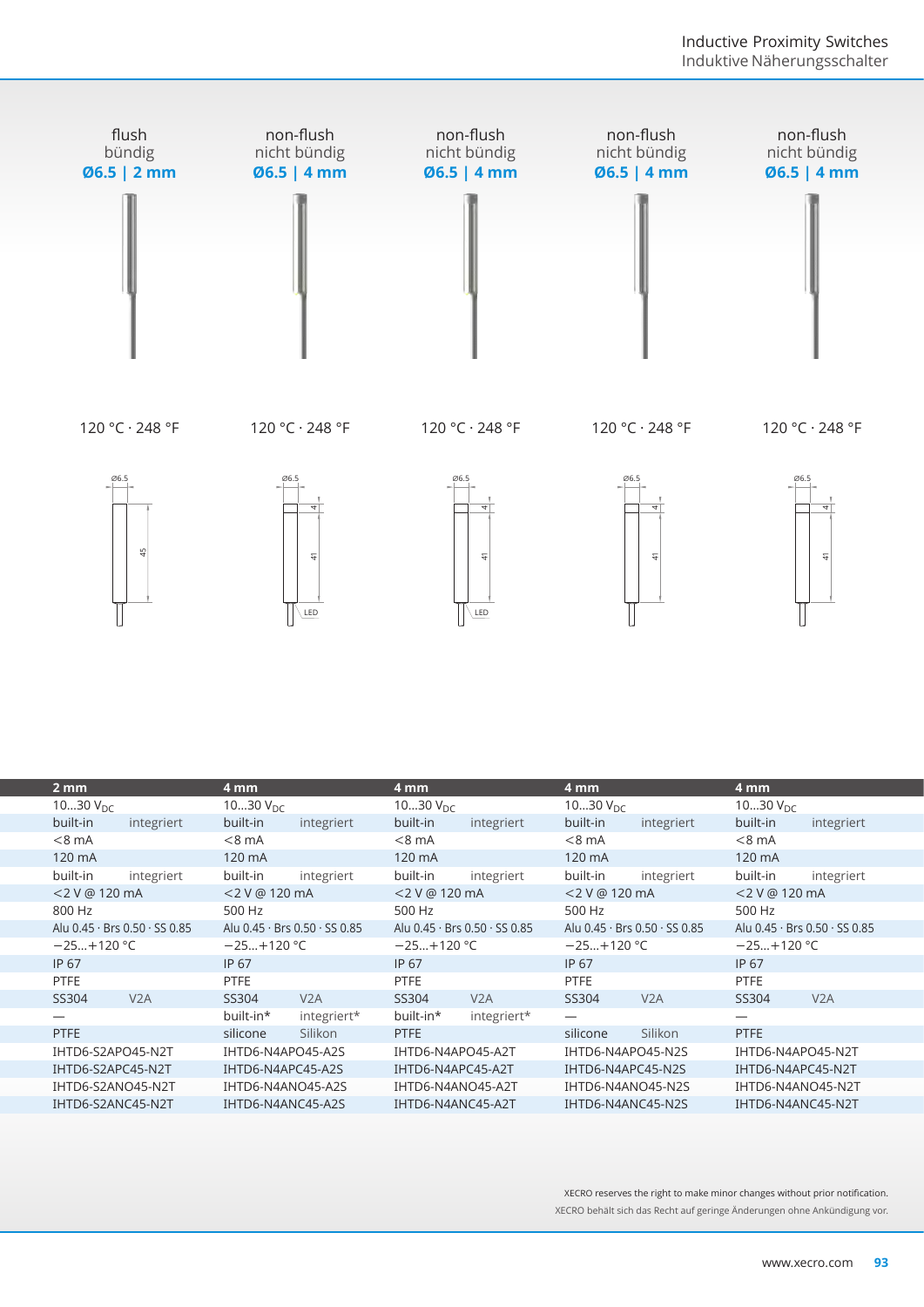



120 °C · 248 °F

120 °C · 248 °F

120 °C · 248 °F



M8×1 49 LED M8×1 45

| Sensing distance $S_{n}$    | Schaltabstand $S_n$    | $2 \, \text{mm}$     |                               | 2 <sub>mm</sub>                             |             | $2 \, \text{mm}$              |            |
|-----------------------------|------------------------|----------------------|-------------------------------|---------------------------------------------|-------------|-------------------------------|------------|
| Operating voltage           | Betriebsspannung       | 1030 $V_{\text{DC}}$ |                               | 1030 $V_{DC}$                               |             | 1030 $V_{\text{DC}}$          |            |
| Reverse polarity protection | Verpolungsschutz       | built-in             | integriert                    | built-in                                    | integriert  | built-in                      | integriert |
| Current consumption         | Stromverbrauch         | $< 8$ mA             |                               | $< 8$ mA                                    |             | $< 8$ mA                      |            |
| Current load capability     | Ausgangsbelastbarkeit  | 120 mA               |                               | 120 mA                                      |             | 120 mA                        |            |
| Short circuit protection    | Kurzschlussschutz      | built-in             | integriert                    | built-in                                    | integriert  | built-in                      | integriert |
| Voltage drop                | Spannungsabfall        | <2 V @ 120 mA        |                               | <2 V @ 120 mA                               |             | <2 V @ 120 mA                 |            |
| Switching frequency         | Schaltfrequenz         | 800 Hz               |                               | 800 Hz                                      |             | 800 Hz                        |            |
| <b>Reduction factors</b>    | Reduktionsfaktoren     |                      | Alu 0.45 · Brs 0.50 · SS 0.85 | Alu $0.45 \cdot$ Brs $0.50 \cdot$ SS $0.85$ |             | Alu 0.45 · Brs 0.50 · SS 0.85 |            |
| Operating temperature       | Betriebstemperatur     | $-25+120$ °C         |                               | $-25+120$ °C                                |             | $-25+120$ °C                  |            |
| Protection class            | Schutzklasse           | <b>IP 67</b>         |                               | <b>IP 67</b>                                |             | IP 67                         |            |
| Sensing face material       | Sensorflächenwerkstoff | <b>PTFE</b>          |                               | <b>PTFE</b>                                 |             | <b>PTFE</b>                   |            |
| Housing material            | Gehäusewerkstoff       | SS304                | V2A                           | SS304                                       | V2A         | SS304                         | V2A        |
| Switching indicator         | Schaltanzeige          | built-in*            | integriert*                   | built-in*                                   | integriert* |                               |            |
| Connection                  | <b>Anschluss</b>       | silicone             | Silikon                       | PTFE                                        |             | silicone                      | Silikon    |
| Article code PNP, NO        | $\angle$               | IHT8-S2APO45-A2S     |                               | IHT8-S2APO45-A2T                            |             | IHT8-S2APO45-N2S              |            |
| Article code PNP, NC        | 工                      | IHT8-S2APC45-A2S     |                               | IHT8-S2APC45-A2T                            |             | IHT8-S2APC45-N2S              |            |
| Article code NPN, NO        | $\angle$               | IHT8-S2ANO45-A2S     |                               | IHT8-S2ANO45-A2T                            |             | IHT8-S2ANO45-N2S              |            |
| Article code NPN, NC        | ᆺ                      | IHT8-S2ANC45-A2S     |                               | IHT8-S2ANC45-A2T                            |             | IHT8-S2ANC45-N2S              |            |
|                             |                        |                      |                               |                                             |             |                               |            |

O≠0, I≠l≠1, S≠5, B≠8 beachten.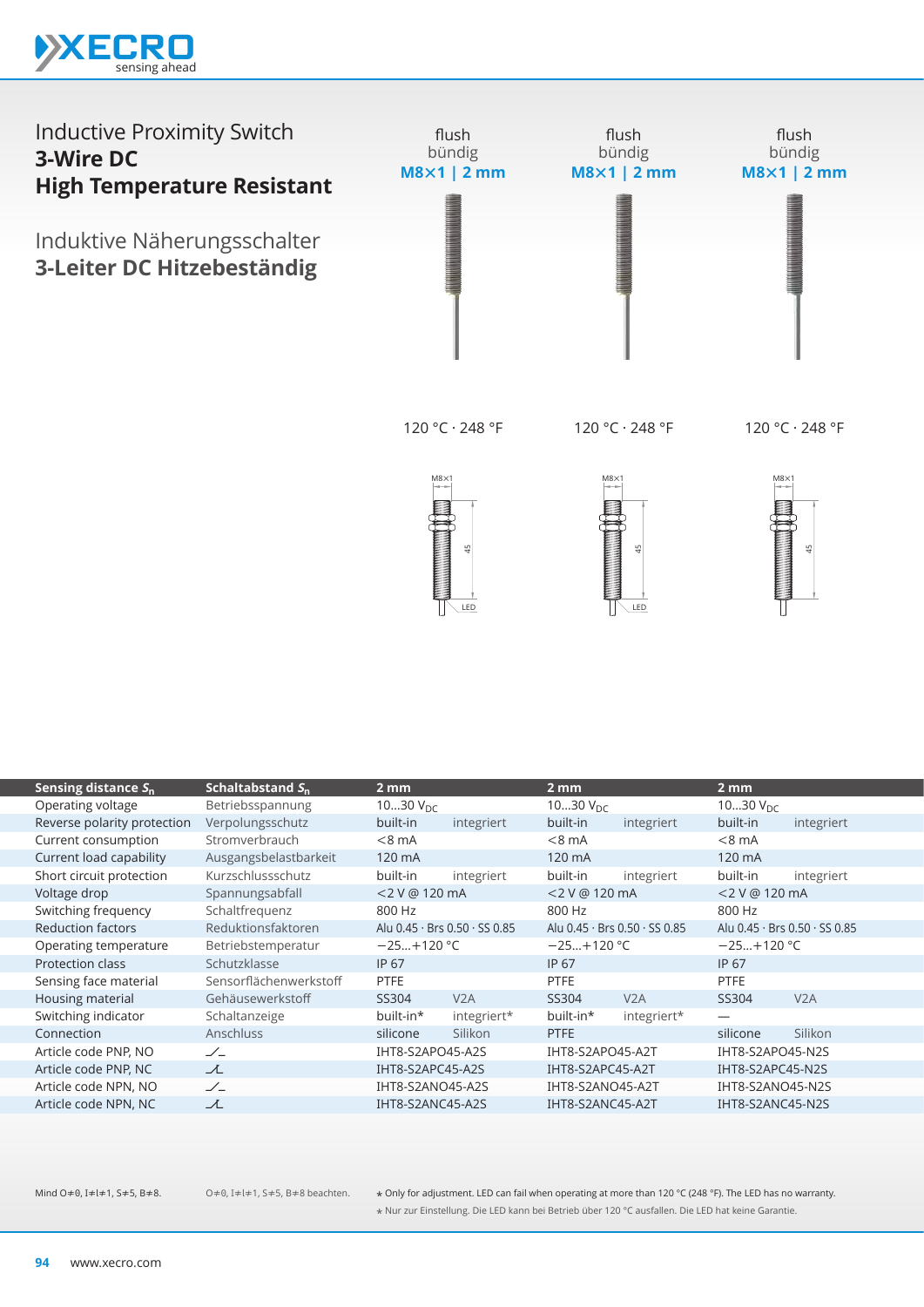

120 °C · 248 °F

120 °C · 248 °F

120 °C · 248 °F

120 °C · 248 °F

120 °C · 248 °F



M8×1 4<br>4 49 LED







| 2 <sub>mm</sub>               | 4 mm                          | 4 mm                          | 4 mm                          | 4 mm                          |
|-------------------------------|-------------------------------|-------------------------------|-------------------------------|-------------------------------|
| 1030 $V_{\text{DC}}$          | 1030 $V_{DC}$                 | 1030 $V_{DC}$                 | 1030 $V_{DC}$                 | 1030 $V_{DC}$                 |
| built-in<br>integriert        | built-in<br>integriert        | built-in<br>integriert        | built-in<br>integriert        | built-in<br>integriert        |
| $< 8$ mA                      | $< 8$ mA                      | $< 8$ mA                      | $< 8$ mA                      | $< 8$ mA                      |
| 120 mA                        | 120 mA                        | 120 mA                        | 120 mA                        | 120 mA                        |
| built-in<br>integriert        | built-in<br>integriert        | built-in<br>integriert        | built-in<br>integriert        | built-in<br>integriert        |
| <2 V @ 120 mA                 | <2 V @ 120 mA                 | <2 V @ 120 mA                 | <2 V @ 120 mA                 | <2 V @ 120 mA                 |
| 800 Hz                        | 500 Hz                        | 500 Hz                        | 500 Hz                        | 500 Hz                        |
| Alu 0.45 · Brs 0.50 · SS 0.85 | Alu 0.45 · Brs 0.50 · SS 0.85 | Alu 0.45 · Brs 0.50 · SS 0.85 | Alu 0.45 · Brs 0.50 · SS 0.85 | Alu 0.45 · Brs 0.50 · SS 0.85 |
| $-25+120$ °C                  | $-25+120$ °C                  | $-25+120$ °C                  | $-25+120$ °C                  | $-25+120$ °C                  |
| <b>IP 67</b>                  | IP 67                         | IP 67                         | <b>IP 67</b>                  | IP 67                         |
| <b>PTFE</b>                   | <b>PTFE</b>                   | <b>PTFE</b>                   | <b>PTFE</b>                   | <b>PTFE</b>                   |
| SS304<br>V2A                  | SS304<br>V2A                  | SS304<br>V2A                  | SS304<br>V2A                  | SS304<br>V2A                  |
|                               | integriert*<br>built-in*      | built-in*<br>integriert*      | $\overline{\phantom{0}}$      |                               |
| <b>PTFE</b>                   | Silikon<br>silicone           | <b>PTFE</b>                   | silicone<br>Silikon           | PTFE                          |
| IHT8-S2APO45-N2T              | IHT8-N4APO45-A2S              | IHT8-N4APO45-A2T              | IHT8-N4APO45-N2S              | IHT8-N4APO45-N2T              |
| IHT8-S2APC45-N2T              | IHT8-N4APC45-A2S              | IHT8-N4APC45-A2T              | IHT8-N4APC45-N2S              | IHT8-N4APC45-N2T              |
| IHT8-S2ANO45-N2T              | IHT8-N4ANO45-A2S              | IHT8-N4ANO45-A2T              | IHT8-N4ANO45-N2S              | IHT8-N4ANO45-N2T              |
| IHT8-S2ANC45-N2T              | IHT8-N4ANC45-A2S              | IHT8-N4ANC45-A2T              | IHT8-N4ANC45-N2S              | IHT8-N4ANC45-N2T              |
|                               |                               |                               |                               |                               |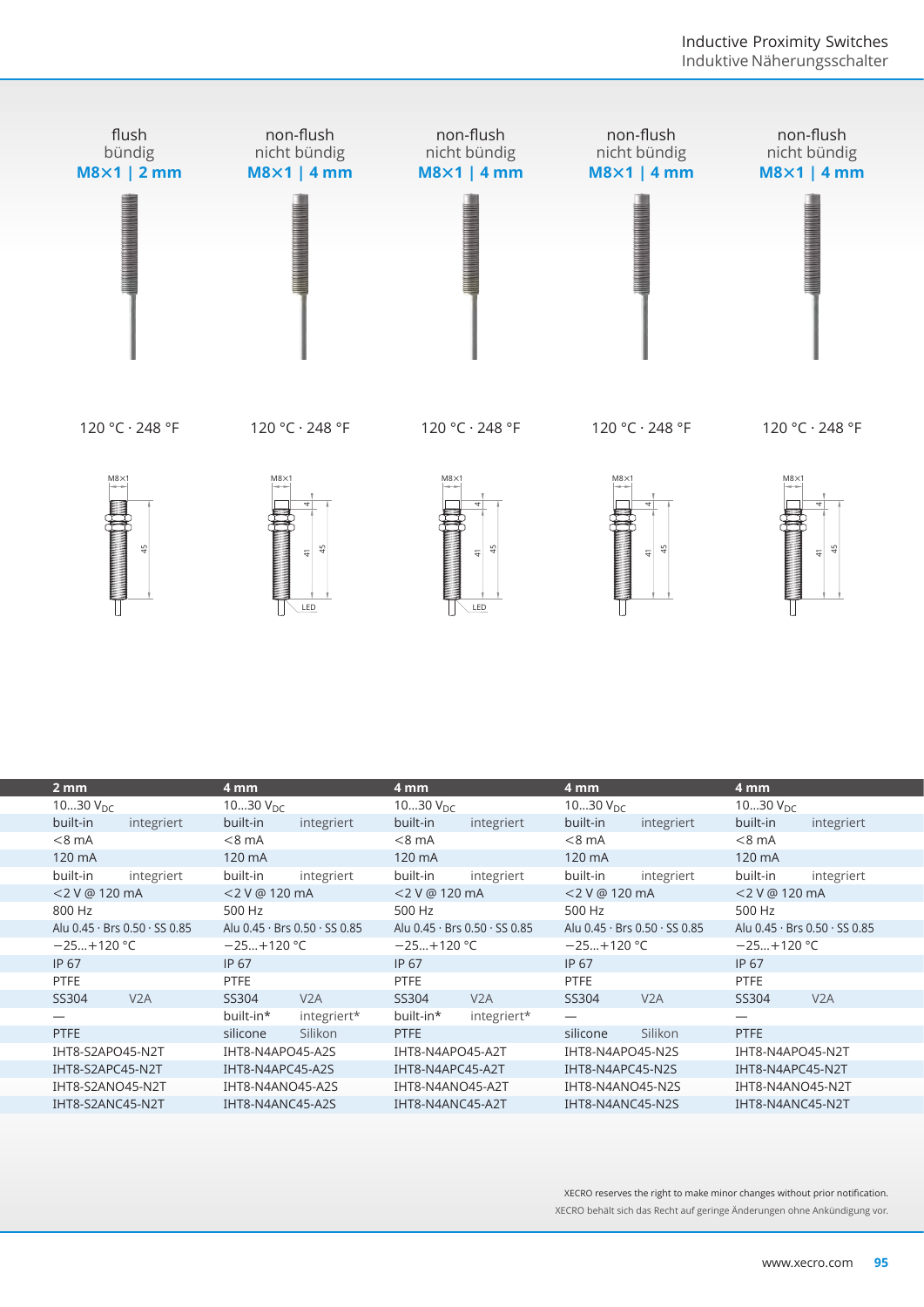

#### Inductive Proximity Switch **3-Wire DC High Temperature Resistant** Induktive Näherungsschalter **3-Leiter DC Hitzebeständig** flush bündig **M12×1 | 2 mm** flush bündig **M12×1 | 2 mm** flush bündig **M12×1 | 2 mm**

120 °C · 248 °F

120 °C · 248 °F

120 °C · 248 °F







|                             |                        | LED               |                               | LED               |                               |                   |                               |
|-----------------------------|------------------------|-------------------|-------------------------------|-------------------|-------------------------------|-------------------|-------------------------------|
| Sensing distance $S_n$      | Schaltabstand $S_n$    | $2 \,\mathrm{mm}$ |                               | 2 <sub>mm</sub>   |                               | 2 <sub>mm</sub>   |                               |
| Operating voltage           | Betriebsspannung       | 1030 $V_{DC}$     |                               | 1030 $V_{DC}$     |                               | 1030 $V_{DC}$     |                               |
| Reverse polarity protection | Verpolungsschutz       | built-in          | integriert                    | built-in          | integriert                    | built-in          | integriert                    |
| Current consumption         | Stromverbrauch         | $< 8$ mA          |                               | $< 8$ mA          |                               | $< 8$ mA          |                               |
| Current load capability     | Ausgangsbelastbarkeit  | 120 mA            |                               | 120 mA            |                               | 120 mA            |                               |
| Short circuit protection    | Kurzschlussschutz      | built-in          | integriert                    | built-in          | integriert                    | built-in          | integriert                    |
| Voltage drop                | Spannungsabfall        | <2 V @ 120 mA     |                               | <2 V @ 120 mA     |                               | <2 V @ 120 mA     |                               |
| Switching frequency         | Schaltfrequenz         | 1000 Hz           |                               | 1000 Hz           |                               | 1000 Hz           |                               |
| <b>Reduction factors</b>    | Reduktionsfaktoren     |                   | Alu 0.45 · Brs 0.50 · SS 0.85 |                   | Alu 0.45 · Brs 0.50 · SS 0.85 |                   | Alu 0.45 · Brs 0.50 · SS 0.85 |
| Operating temperature       | Betriebstemperatur     | $-25+120$ °C      |                               | $-25+120 °C$      |                               | $-25+120$ °C      |                               |
| Protection class            | Schutzklasse           | <b>IP 67</b>      |                               | IP 67             |                               | IP 67             |                               |
| Sensing face material       | Sensorflächenwerkstoff | <b>PTFE</b>       |                               | PTFE              |                               | <b>PTFE</b>       |                               |
| Housing material            | Gehäusewerkstoff       | SS304             | V2A                           | SS304             | V2A                           | SS304             | V2A                           |
| Switching indicator         | Schaltanzeige          | built-in*         | integriert*                   | built-in*         | integriert*                   |                   |                               |
| Connection                  | Anschluss              | silicone          | Silikon                       | <b>PTFE</b>       |                               | silicone          | Silikon                       |
| Article code PNP, NO        | $\angle$               | IHT12-S2APO50-A2S |                               | IHT12-S2APO50-A2T |                               | IHT12-S2APO50-N2S |                               |
| Article code PNP, NC        | ᆺ                      | IHT12-S2APC50-A2S |                               | IHT12-S2APC50-A2T |                               | IHT12-S2APC50-N2S |                               |
| Article code NPN, NO        | $\angle$               | IHT12-S2ANO50-A2S |                               | IHT12-S2ANO50-A2T |                               | IHT12-S2ANO50-N2S |                               |
| Article code NPN, NC        | ズ                      | IHT12-S2ANC50-A2S |                               | IHT12-S2ANC50-A2T |                               | IHT12-S2ANC50-N2S |                               |
|                             |                        |                   |                               |                   |                               |                   |                               |

O≠0, I≠l≠1, S≠5, B≠8 beachten.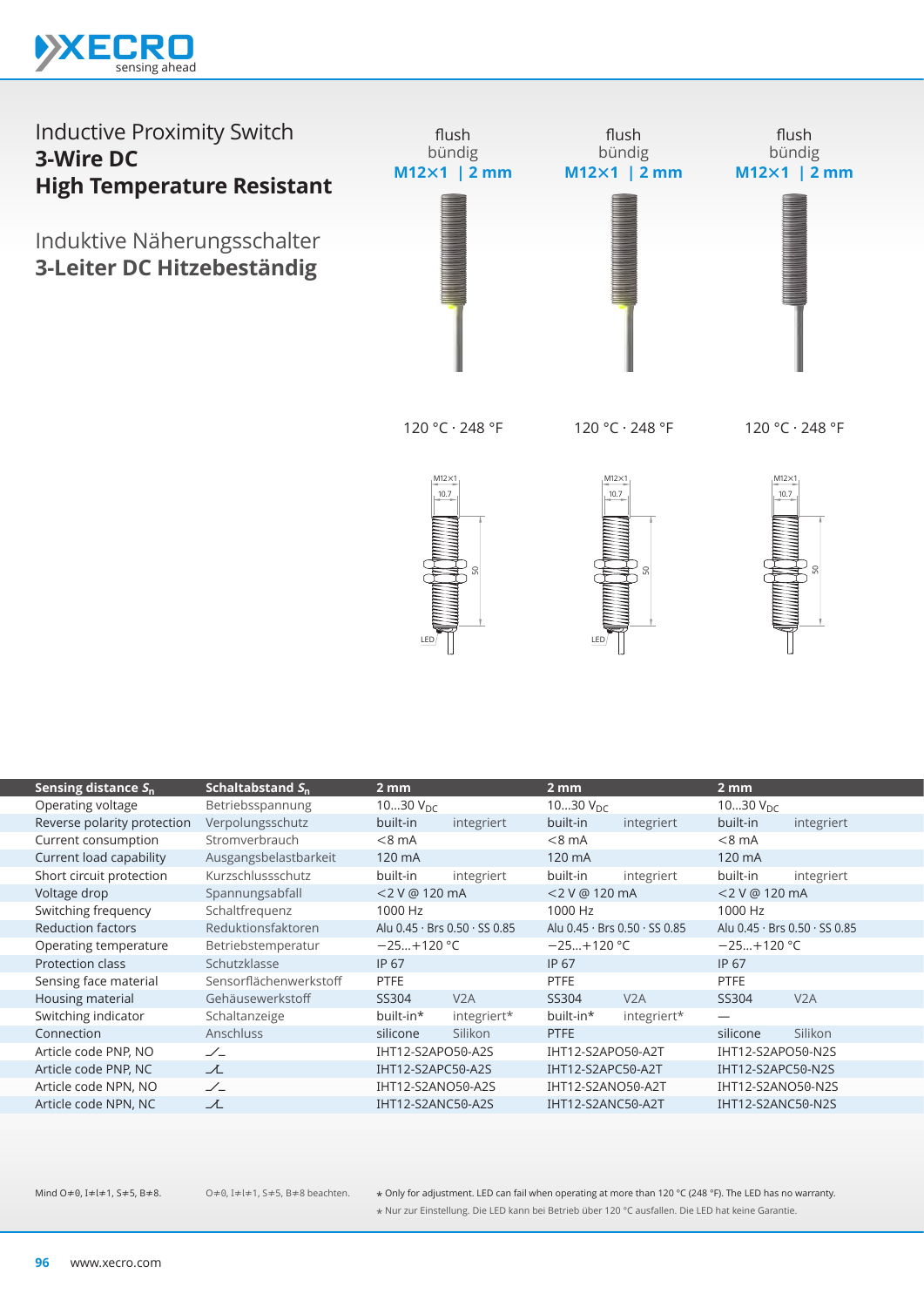



120 °C · 248 °F

 $M12\times1$ 

 $10.7$ 

120 °C · 248 °F

120 °C · 248 °F

120 °C · 248 °F







|                               | LED                           | LED                           |                               |                               |
|-------------------------------|-------------------------------|-------------------------------|-------------------------------|-------------------------------|
| 2 <sub>mm</sub>               | 4 mm                          | 4 mm                          | 4 mm                          | 4 mm                          |
| 1030 $V_{DC}$                 | 1030 $V_{DC}$                 | 1030 $V_{DC}$                 | 1030 $V_{DC}$                 | 1030 $V_{DC}$                 |
| built-in<br>integriert        | built-in<br>integriert        | built-in<br>integriert        | built-in<br>integriert        | built-in<br>integriert        |
| $< 8$ mA                      | $< 8$ mA                      | $< 8$ mA                      | $< 8$ mA                      | $< 8$ mA                      |
| 120 mA                        | 120 mA                        | 120 mA                        | 120 mA                        | 120 mA                        |
| built-in<br>integriert        | built-in<br>integriert        | built-in<br>integriert        | built-in<br>integriert        | built-in<br>integriert        |
| <2 V @ 120 mA                 | <2 V @ 120 mA                 | <2 V @ 120 mA                 | <2 V @ 120 mA                 | <2 V @ 120 mA                 |
| 1000 Hz                       | 800 Hz                        | 800 Hz                        | 800 Hz                        | 800 Hz                        |
| Alu 0.45 · Brs 0.50 · SS 0.85 | Alu 0.45 · Brs 0.50 · SS 0.85 | Alu 0.45 · Brs 0.50 · SS 0.85 | Alu 0.45 · Brs 0.50 · SS 0.85 | Alu 0.45 · Brs 0.50 · SS 0.85 |
| $-25+120 °C$                  | $-25+120$ °C                  | $-25+120$ °C                  | $-25+120$ °C                  | $-25+120$ °C                  |
| IP 67                         | IP 67                         | <b>IP 67</b>                  | IP 67                         | IP 67                         |
| <b>PTFE</b>                   | <b>PTFE</b>                   | <b>PTFE</b>                   | <b>PTFE</b>                   | <b>PTFE</b>                   |
| SS304<br>V <sub>2</sub> A     | V2A<br>SS304                  | SS304<br>V2A                  | SS304<br>V2A                  | SS304<br>V2A                  |
| $\overline{\phantom{0}}$      | built-in*<br>integriert*      | built-in*<br>integriert*      |                               |                               |
| <b>PTFE</b>                   | Silikon<br>silicone           | <b>PTFE</b>                   | Silikon<br>silicone           | <b>PTFE</b>                   |
| IHT12-S2APO50-N2T             | IHT12-S4APO50-A2S             | IHT12-S4APO50-A2T             | IHT12-S4APO50-N2S             | IHT12-S4APO50-N2T             |
| IHT12-S2APC50-N2T             | IHT12-S4APC50-A2S             | IHT12-S4APC50-A2T             | IHT12-S4APC50-N2S             | IHT12-S4APC50-N2T             |
| IHT12-S2ANO50-N2T             | IHT12-S4ANO50-A2S             | IHT12-S4ANO50-A2T             | IHT12-S4ANO50-N2S             | IHT12-S4ANO50-N2T             |
| IHT12-S2ANC50-N2T             | IHT12-S4ANC50-A2S             | IHT12-S4ANC50-A2T             | IHT12-S4ANC50-N2S             | IHT12-S4ANC50-N2T             |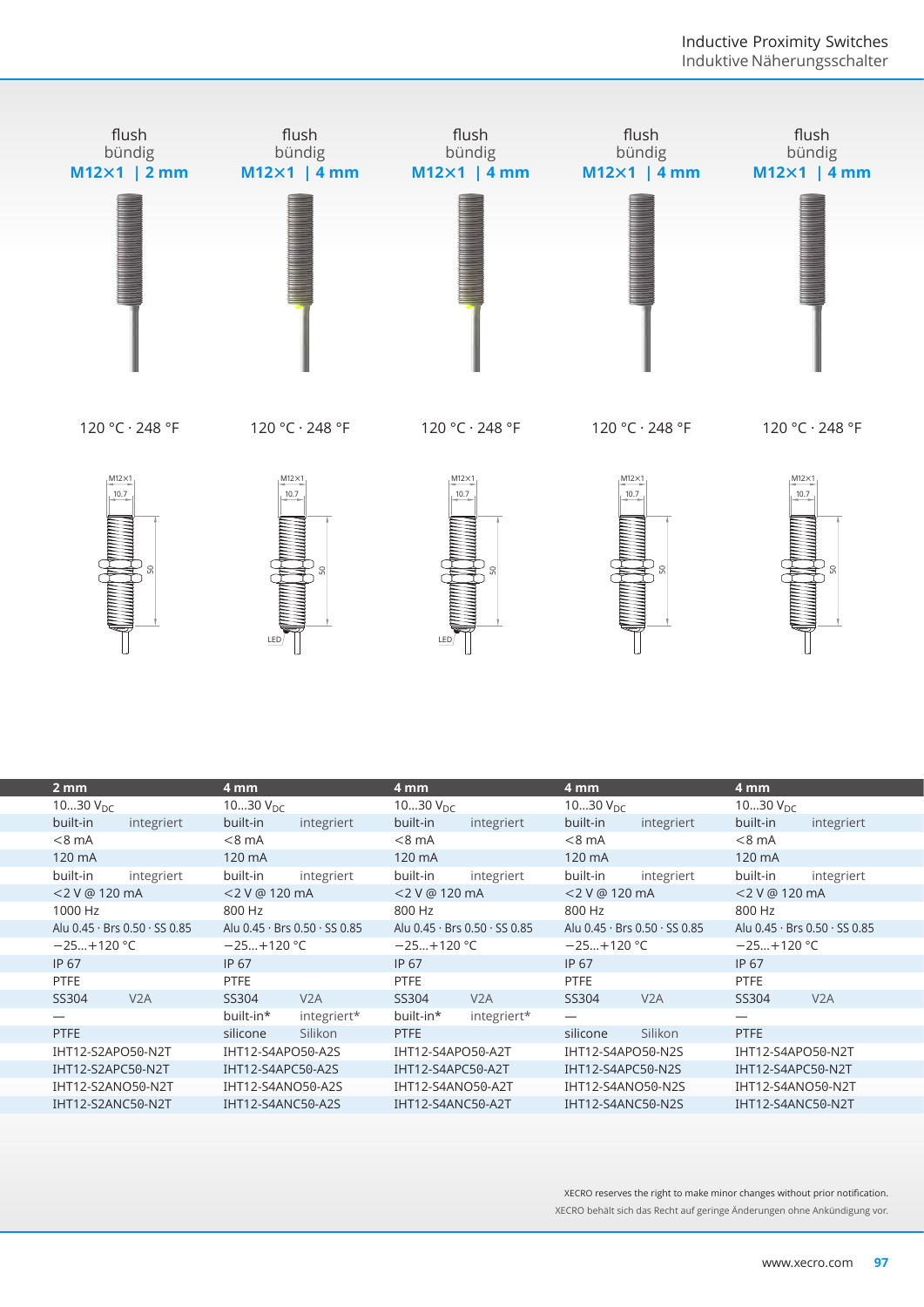

#### Inductive Proximity Switch **3-Wire DC High Temperature Resistant** Induktive Näherungsschalter **3-Leiter DC Hitzebeständig** non-flush nicht bündig **M12×1 | 4 mm** non-flush nicht bündig **M12×1 | 4 mm** non-flush nicht bündig **M12×1 | 4 mm**

120 °C · 248 °F

120 °C · 248 °F

120 °C · 248 °F





 $10.7$  $M12\times1$ 7.6

|                             |                        | LED               | SO<br>42.4                    | LED               | SO,<br>42.4                   |                   | s                             |  |
|-----------------------------|------------------------|-------------------|-------------------------------|-------------------|-------------------------------|-------------------|-------------------------------|--|
| Sensing distance $S_n$      | Schaltabstand $S_n$    | 4 mm              |                               | 4 mm              |                               | 4 <sub>mm</sub>   |                               |  |
| Operating voltage           | Betriebsspannung       | 1030 $V_{DC}$     |                               | 1030 $V_{DC}$     |                               | 1030 $V_{DC}$     |                               |  |
| Reverse polarity protection | Verpolungsschutz       | built-in          | integriert                    | built-in          | integriert                    | built-in          | integriert                    |  |
| Current consumption         | Stromverbrauch         | $< 8$ mA          |                               | $< 8$ mA          |                               | $< 8$ mA          |                               |  |
| Current load capability     | Ausgangsbelastbarkeit  | 120 mA            |                               | 120 mA            |                               | 120 mA            |                               |  |
| Short circuit protection    | Kurzschlussschutz      | built-in          | integriert                    | built-in          | integriert                    | built-in          | integriert                    |  |
| Voltage drop                | Spannungsabfall        | <2 V @ 120 mA     |                               | <2 V @ 120 mA     |                               | <2 V @ 120 mA     |                               |  |
| Switching frequency         | Schaltfrequenz         | 800 Hz            |                               | 800 Hz            |                               | 800 Hz            |                               |  |
| <b>Reduction factors</b>    | Reduktionsfaktoren     |                   | Alu 0.45 · Brs 0.50 · SS 0.85 |                   | Alu 0.45 · Brs 0.50 · SS 0.85 |                   | Alu 0.45 · Brs 0.50 · SS 0.85 |  |
| Operating temperature       | Betriebstemperatur     | $-25+120$ °C      |                               | $-25+120$ °C      |                               | $-25+120$ °C      |                               |  |
| Protection class            | Schutzklasse           | <b>IP 67</b>      |                               | <b>IP 67</b>      |                               | IP 67             |                               |  |
| Sensing face material       | Sensorflächenwerkstoff | PTFE              |                               | <b>PTFE</b>       |                               | <b>PTFE</b>       |                               |  |
| Housing material            | Gehäusewerkstoff       | SS304             | V2A                           | SS304             | V2A                           | SS304             | V2A                           |  |
| Switching indicator         | Schaltanzeige          | built-in*         | integriert*                   | built-in*         | integriert*                   |                   |                               |  |
| Connection                  | Anschluss              | silicone          | Silikon                       | <b>PTFE</b>       |                               | silicone          | Silikon                       |  |
| Article code PNP, NO        | $\angle$               | IHT12-N4APO50-A2S |                               | IHT12-N4APO50-A2T |                               | IHT12-N4APO50-N2S |                               |  |
| Article code PNP, NC        | $\lambda$              | IHT12-N4APC50-A2S |                               | IHT12-N4APC50-A2T |                               | IHT12-N4APC50-N2S |                               |  |
| Article code NPN, NO        | $\angle$               | IHT12-N4ANO50-A2S |                               |                   | IHT12-N4ANO50-A2T             |                   | IHT12-N4ANO50-N2S             |  |
| Article code NPN, NC        | ズ                      | IHT12-N4ANC50-A2S |                               | IHT12-N4ANC50-A2T |                               | IHT12-N4ANC50-N2S |                               |  |
|                             |                        |                   |                               |                   |                               |                   |                               |  |

O≠0, I≠l≠1, S≠5, B≠8 beachten.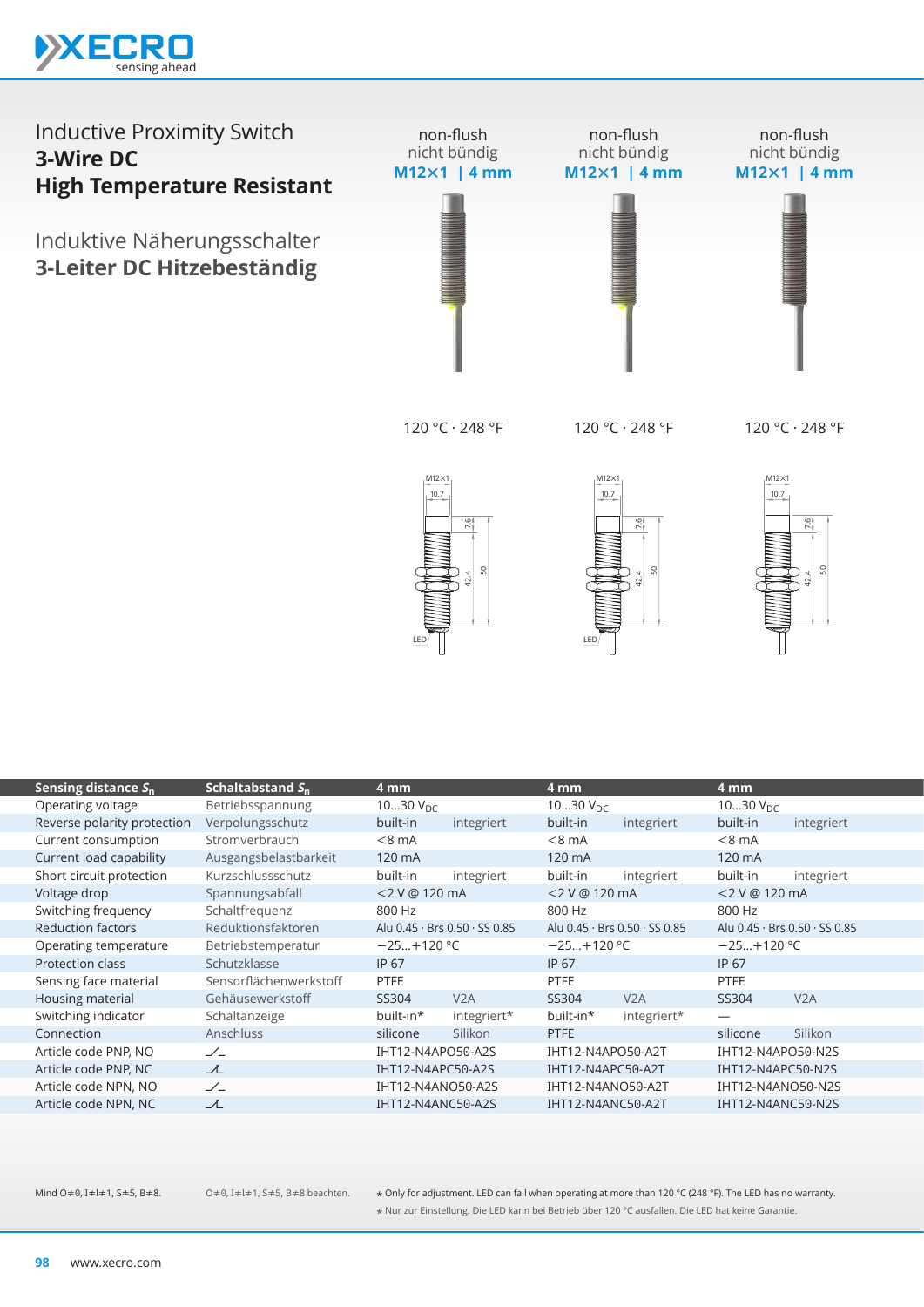

|                      | s                             | LED                  | SO                            | LED                  | ူ<br>42.4                     |                   | s.<br>42.4                    |                   | s.<br>42.4                    |  |
|----------------------|-------------------------------|----------------------|-------------------------------|----------------------|-------------------------------|-------------------|-------------------------------|-------------------|-------------------------------|--|
| 4 mm                 |                               | 8 mm                 |                               | 8 mm                 |                               | 8 mm              |                               | 8 mm              |                               |  |
| 1030 $V_{\text{DC}}$ |                               | 1030 $V_{\text{DC}}$ |                               | 1030 $V_{\text{DC}}$ |                               | 1030 $V_{DC}$     |                               | 1030 $V_{DC}$     |                               |  |
| built-in             | integriert                    | built-in             | integriert                    | built-in             | integriert                    | built-in          | integriert                    | built-in          | integriert                    |  |
| $< 8$ mA             |                               | $< 8$ mA             |                               | $< 8$ mA             |                               | $< 8$ mA          |                               | $< 8$ mA          |                               |  |
| 120 mA               |                               | 120 mA               |                               | 120 mA               |                               | 120 mA            |                               | 120 mA            |                               |  |
| built-in             | integriert                    | built-in             | integriert                    | built-in             | integriert                    | built-in          | integriert                    | built-in          | integriert                    |  |
| <2 V @ 120 mA        |                               | <2 V @ 120 mA        |                               | <2 V @ 120 mA        |                               | <2 V @ 120 mA     |                               | <2 V @ 120 mA     |                               |  |
| 800 Hz               |                               | 500 Hz               |                               | 500 Hz               |                               | 500 Hz            |                               | 500 Hz            |                               |  |
|                      | Alu 0.45 · Brs 0.50 · SS 0.85 |                      | Alu 0.45 · Brs 0.50 · SS 0.85 |                      | Alu 0.45 · Brs 0.50 · SS 0.85 |                   | Alu 0.45 · Brs 0.50 · SS 0.85 |                   | Alu 0.45 · Brs 0.50 · SS 0.85 |  |
| $-25+120 °C$         |                               | $-25+120$ °C         |                               | $-25+120$ °C         |                               | $-25+120$ °C      |                               | $-25+120 °C$      |                               |  |
| <b>IP 67</b>         |                               | IP 67                |                               | <b>IP 67</b>         |                               | <b>IP 67</b>      |                               | IP 67             |                               |  |
| PTFE                 |                               | <b>PTFE</b>          |                               | <b>PTFE</b>          |                               | PTFE              |                               | PTFE              |                               |  |
| SS304                | V2A                           | SS304                | V2A                           | SS304                | V2A                           | SS304             | V2A                           | SS304             | V <sub>2</sub> A              |  |
|                      |                               | built-in*            | integriert*                   | built-in*            | integriert*                   |                   |                               |                   |                               |  |
| <b>PTFE</b>          |                               | silicone             | Silikon                       | <b>PTFE</b>          |                               | silicone          | Silikon                       | <b>PTFE</b>       |                               |  |
| IHT12-N4APO50-N2T    |                               | IHT12-N8APO50-A2S    |                               | IHT12-N8APO50-A2T    |                               | IHT12-N8APO50-N2S |                               |                   | IHT12-N8APO50-N2T             |  |
| IHT12-N4APC50-N2T    |                               | IHT12-N8APC50-A2S    |                               | IHT12-N8APC50-A2T    |                               | IHT12-N8APC50-N2S |                               | IHT12-N8APC50-N2T |                               |  |
| IHT12-N4ANO50-N2T    |                               | IHT12-N8ANO50-A2S    |                               | IHT12-N8ANO50-A2T    |                               |                   | IHT12-N8ANO50-N2S             |                   | IHT12-N8ANO50-N2T             |  |
| IHT12-N4ANC50-N2T    |                               | IHT12-N8ANC50-A2S    |                               | IHT12-N8ANC50-A2T    |                               | IHT12-N8ANC50-N2S |                               |                   | IHT12-N8ANC50-N2T             |  |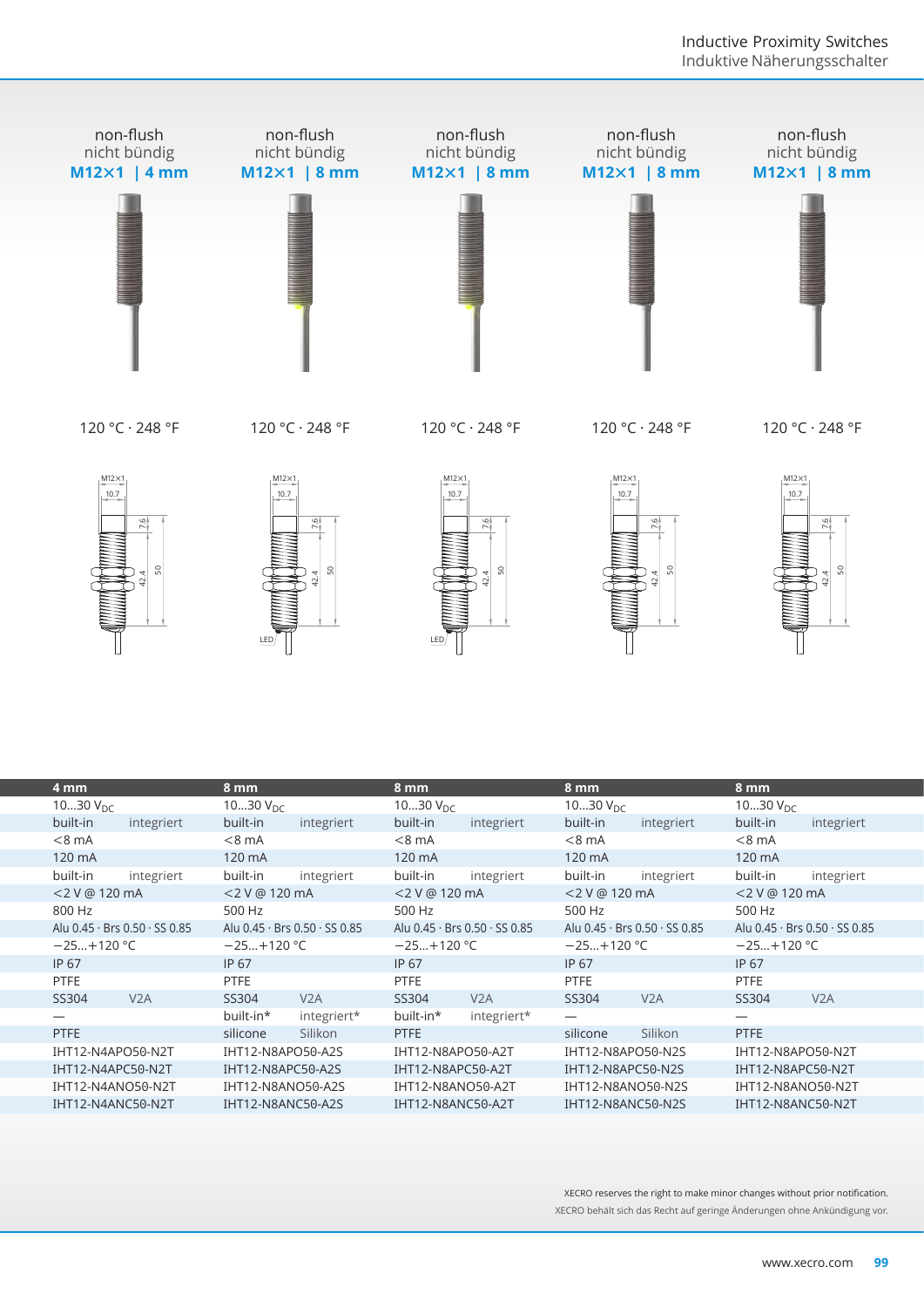

Induktive Näherungsschalter **3-Leiter DC Hitzebeständig**



120 °C · 248 °F

120 °C · 248 °F

120 °C · 248 °F







| Sensing distance $S_n$      | Schaltabstand $S_n$    | 5 mm              |                               | 5 mm                 |                               | 5 mm                 |                               |
|-----------------------------|------------------------|-------------------|-------------------------------|----------------------|-------------------------------|----------------------|-------------------------------|
| Operating voltage           | Betriebsspannung       | 1030 $V_{DC}$     |                               | 1030 $V_{\text{DC}}$ |                               | 1030 $V_{\text{DC}}$ |                               |
| Reverse polarity protection | Verpolungsschutz       | built-in          | integriert                    | built-in             | integriert                    | built-in             | integriert                    |
| Current consumption         | Stromverbrauch         | $< 8$ mA          |                               | $< 8$ mA             |                               | $< 8$ mA             |                               |
| Current load capability     | Ausgangsbelastbarkeit  | 150 mA            |                               | 150 mA               |                               | 150 mA               |                               |
| Short circuit protection    | Kurzschlussschutz      | built-in          | integriert                    | built-in             | integriert                    | built-in             | integriert                    |
| Voltage drop                | Spannungsabfall        | $<$ 2 V @ 150 mA  |                               | <2 V @ 150 mA        |                               | $<$ 2 V @ 150 mA     |                               |
| Switching frequency         | Schaltfrequenz         | 500 Hz            |                               | 500 Hz               |                               | 500 Hz               |                               |
| <b>Reduction factors</b>    | Reduktionsfaktoren     |                   | Alu 0.45 · Brs 0.50 · SS 0.85 |                      | Alu 0.45 · Brs 0.50 · SS 0.85 |                      | Alu 0.45 · Brs 0.50 · SS 0.85 |
| Operating temperature       | Betriebstemperatur     | $-25+120$ °C      |                               | $-25+120$ °C         |                               | $-25+120$ °C         |                               |
| <b>Protection class</b>     | Schutzklasse           | IP 67             |                               | IP 67                |                               | IP 67                |                               |
| Sensing face material       | Sensorflächenwerkstoff | <b>PTFE</b>       |                               | <b>PTFE</b>          |                               | <b>PTFE</b>          |                               |
| Housing material            | Gehäusewerkstoff       | SS304             | V2A                           | SS304                | V2A                           | SS304                | V2A                           |
| Switching indicator         | Schaltanzeige          | built-in*         | integriert*                   | built-in*            | integriert*                   |                      |                               |
| Connection                  | <b>Anschluss</b>       | silicone          | Silikon                       | PTFE                 |                               | silicone             | Silikon                       |
| Article code PNP, NO        | $\angle$               | IHT18-S5APO55-A2S |                               | IHT18-S5APO55-A2T    |                               | IHT18-S5APO55-N2S    |                               |
| Article code PNP, NC        | ᅩ                      | IHT18-S5APC55-A2S |                               | IHT18-S5APC55-A2T    |                               | IHT18-S5APC55-N2S    |                               |
| Article code NPN, NO        | $\angle$               | IHT18-S5ANO55-A2S |                               | IHT18-S5ANO55-A2T    |                               | IHT18-S5ANO55-N2S    |                               |
| Article code NPN, NC        | 工                      | IHT18-S5ANC55-A2S |                               | IHT18-S5ANC55-A2T    |                               | IHT18-S5ANC55-N2S    |                               |
|                             |                        |                   |                               |                      |                               |                      |                               |

O≠0, I≠l≠1, S≠5, B≠8 beachten.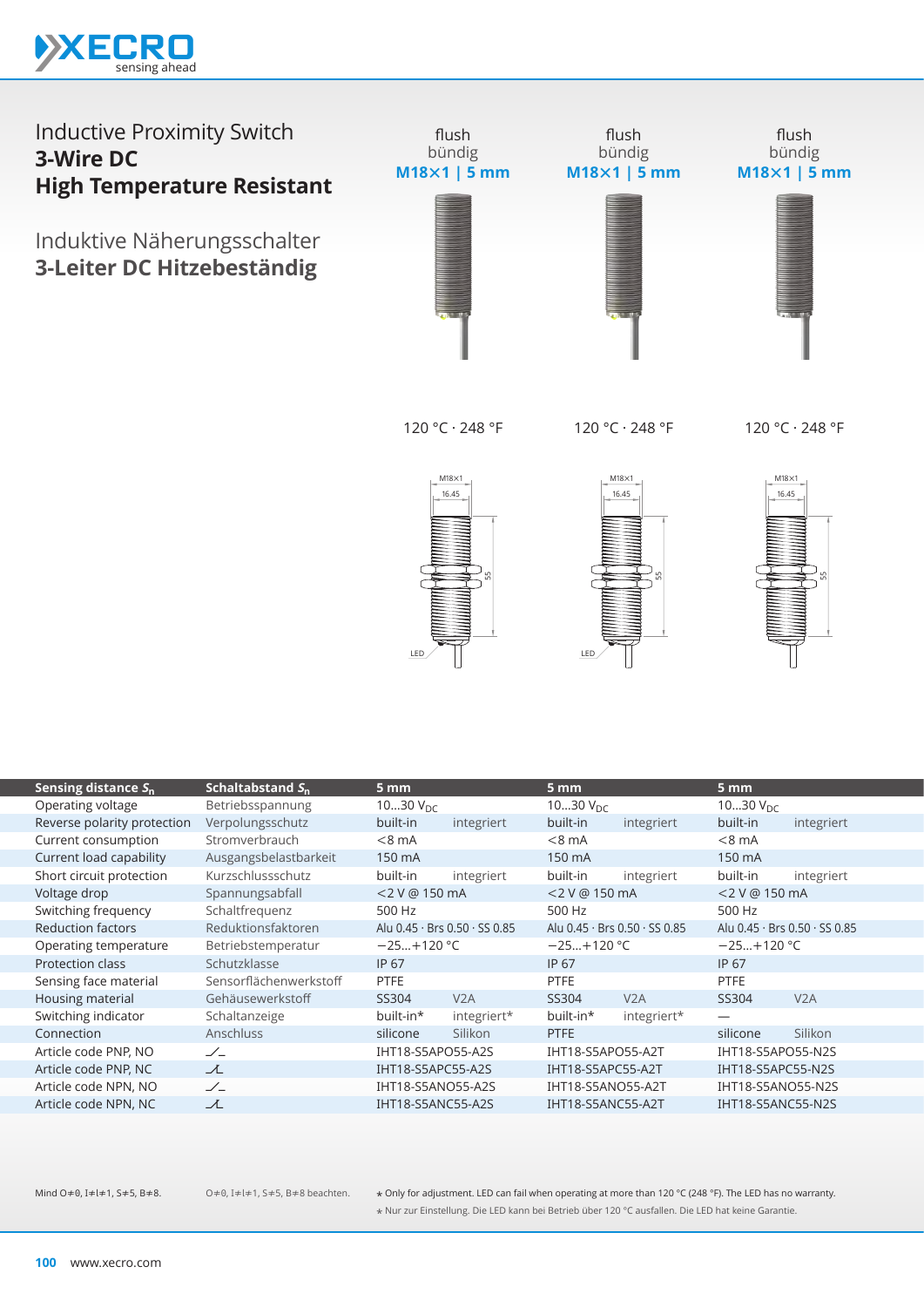

120 °C · 248 °F

120 °C · 248 °F

120 °C · 248 °F

120 °C · 248 °F

120 °C · 248 °F











|                               | LED                           | s.<br>LED                     | s.                            |                               |
|-------------------------------|-------------------------------|-------------------------------|-------------------------------|-------------------------------|
| 5 mm<br>1030 $V_{DC}$         | 8 mm<br>1030 $V_{DC}$         | 8 mm<br>1030 $V_{DC}$         | 8 mm<br>1030 $V_{DC}$         | 8 mm<br>1030 $V_{DC}$         |
| built-in<br>integriert        | built-in<br>integriert        | built-in<br>integriert        | built-in<br>integriert        | built-in<br>integriert        |
| $< 8$ mA                      | $< 8$ mA                      | $< 8$ mA                      | $< 8$ mA                      | $< 8$ mA                      |
| 150 mA                        | 150 mA                        | 150 mA                        | 150 mA                        | 150 mA                        |
| built-in<br>integriert        | built-in<br>integriert        | built-in<br>integriert        | built-in<br>integriert        | built-in<br>integriert        |
| <2 V @ 150 mA                 | <2 V @ 150 mA                 | <2 V @ 150 mA                 | <2 V @ 150 mA                 | <2 V @ 150 mA                 |
| 500 Hz                        | 500 Hz                        | 500 Hz                        | 500 Hz                        | 500 Hz                        |
| Alu 0.45 · Brs 0.50 · SS 0.85 | Alu 0.45 · Brs 0.50 · SS 0.85 | Alu 0.45 · Brs 0.50 · SS 0.85 | Alu 0.45 · Brs 0.50 · SS 0.85 | Alu 0.45 · Brs 0.50 · SS 0.85 |
| $-25+120$ °C                  | $-25+120$ °C                  | $-25+120$ °C                  | $-25+120$ °C                  | $-25+120$ °C                  |
| <b>IP 67</b>                  | IP 67                         | <b>IP 67</b>                  | <b>IP 67</b>                  | <b>IP 67</b>                  |
| <b>PTFE</b>                   | <b>PTFE</b>                   | <b>PTFE</b>                   | <b>PTFE</b>                   | <b>PTFE</b>                   |
| V2A<br>SS304                  | V2A<br>SS304                  | SS304<br>V2A                  | V2A<br>SS304                  | SS304<br>V2A                  |
|                               | built-in*<br>integriert*      | built-in*<br>integriert*      |                               |                               |
| <b>PTFE</b>                   | Silikon<br>silicone           | <b>PTFE</b>                   | Silikon<br>silicone           | <b>PTFE</b>                   |
| IHT18-S5APO55-N2T             | IHT18-N8APO55-A2S             | IHT18-N8APO55-A2T             | IHT18-N8APO55-N2S             | IHT18-N8APO55-N2T             |
| IHT18-S5APC55-N2T             | IHT18-N8APC55-A2S             | IHT18-N8APC55-A2T             | IHT18-N8APC55-N2S             | IHT18-N8APC55-N2T             |
| IHT18-S5ANO55-N2T             | IHT18-N8ANO55-A2S             | IHT18-N8ANO55-A2T             | IHT18-N8ANO55-N2S             | <b>IHT18-N8ANO55-N2T</b>      |
| IHT18-S5ANC55-N2T             | IHT18-N8ANC55-A2S             | IHT18-N8ANC55-A2T             | IHT18-N8ANC55-N2S             | IHT18-N8ANC55-N2T             |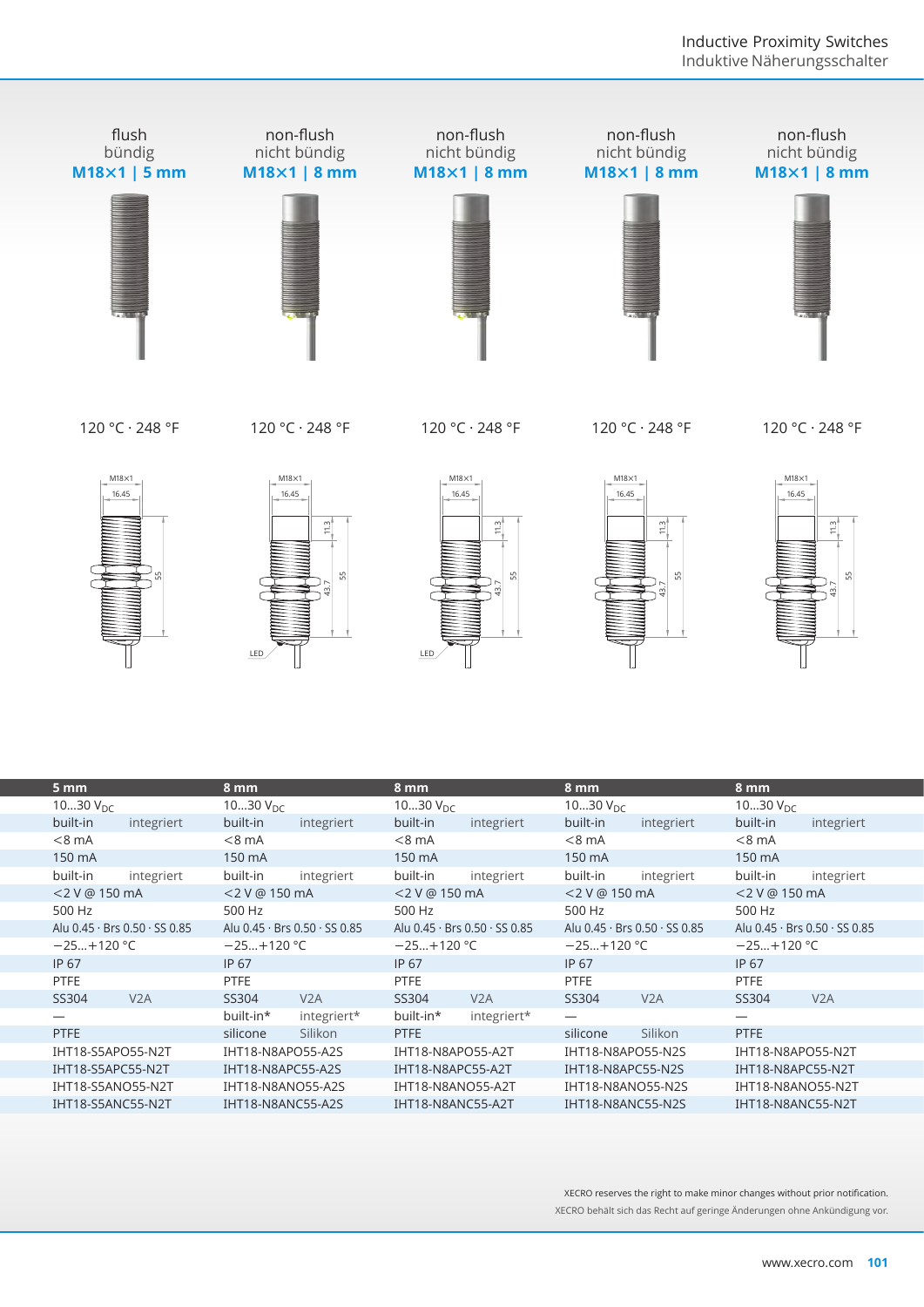

Induktive Näherungsschalter **3-Leiter DC Hitzebeständig**



flush



flush bündig **M30×1.5 | 10 mm**



120 °C · 248 °F

120 °C · 248 °F

120 °C · 248 °F







| Sensing distance $S_n$      | Schaltabstand $S_{n}$  | 10 mm              |                               | <b>10 mm</b>         |                                             | $10 \text{ mm}$    |                               |
|-----------------------------|------------------------|--------------------|-------------------------------|----------------------|---------------------------------------------|--------------------|-------------------------------|
| Operating voltage           | Betriebsspannung       | 1030 $V_{DC}$      |                               | 1030 $V_{\text{DC}}$ |                                             | 1030 $V_{DC}$      |                               |
| Reverse polarity protection | Verpolungsschutz       | built-in           | integriert                    | built-in             | integriert                                  | built-in           | integriert                    |
| Current consumption         | Stromverbrauch         | $< 8$ mA           |                               | $< 8$ mA             |                                             | $< 8$ mA           |                               |
| Current load capability     | Ausgangsbelastbarkeit  | 150 mA             |                               | 150 mA               |                                             | 150 mA             |                               |
| Short circuit protection    | Kurzschlussschutz      | built-in           | integriert                    | built-in             | integriert                                  | built-in           | integriert                    |
| Voltage drop                | Spannungsabfall        | <2 V @ 150 mA      |                               | <2 V @ 150 mA        |                                             | $<$ 2 V @ 150 mA   |                               |
| Switching frequency         | Schaltfrequenz         | 200 Hz             |                               | 200 Hz               |                                             | 200 Hz             |                               |
| <b>Reduction factors</b>    | Reduktionsfaktoren     |                    | Alu 0.45 · Brs 0.50 · SS 0.85 |                      | Alu $0.45 \cdot$ Brs $0.50 \cdot$ SS $0.85$ |                    | Alu 0.45 · Brs 0.50 · SS 0.85 |
| Operating temperature       | Betriebstemperatur     | $-25+120$ °C       |                               | $-25+120$ °C         |                                             | $-25+120$ °C       |                               |
| Protection class            | Schutzklasse           | IP 67              |                               | <b>IP 67</b>         |                                             | IP 67              |                               |
| Sensing face material       | Sensorflächenwerkstoff | <b>PTFE</b>        |                               | <b>PTFE</b>          |                                             | <b>PTFE</b>        |                               |
| Housing material            | Gehäusewerkstoff       | SS304              | V2A                           | SS304                | V2A                                         | SS304              | V2A                           |
| Switching indicator         | Schaltanzeige          | built-in*          | integriert*                   | built-in*            | integriert*                                 | —                  |                               |
| Connection                  | <b>Anschluss</b>       | silicone           | Silikon                       | <b>PTFE</b>          |                                             | silicone           | Silikon                       |
| Article code PNP, NO        | $\angle$               | IHT30-S10APO55-A2S |                               | IHT30-S10APO55-A2T   |                                             | IHT30-S10APO55-N2S |                               |
| Article code PNP, NC        | て                      | IHT30-S10APC55-A2S |                               | IHT30-S10APC55-A2T   |                                             | IHT30-S10APC55-N2S |                               |
| Article code NPN, NO        | $\angle$               | IHT30-S10ANO55-A2S |                               | IHT30-S10ANO55-A2T   |                                             | IHT30-S10ANO55-N2S |                               |
| Article code NPN, NC        | ᆺ                      | IHT30-S10ANC55-A2S |                               | IHT30-S10ANC55-A2T   |                                             | IHT30-S10ANC55-N2S |                               |
|                             |                        |                    |                               |                      |                                             |                    |                               |

O≠0, I≠l≠1, S≠5, B≠8 beachten.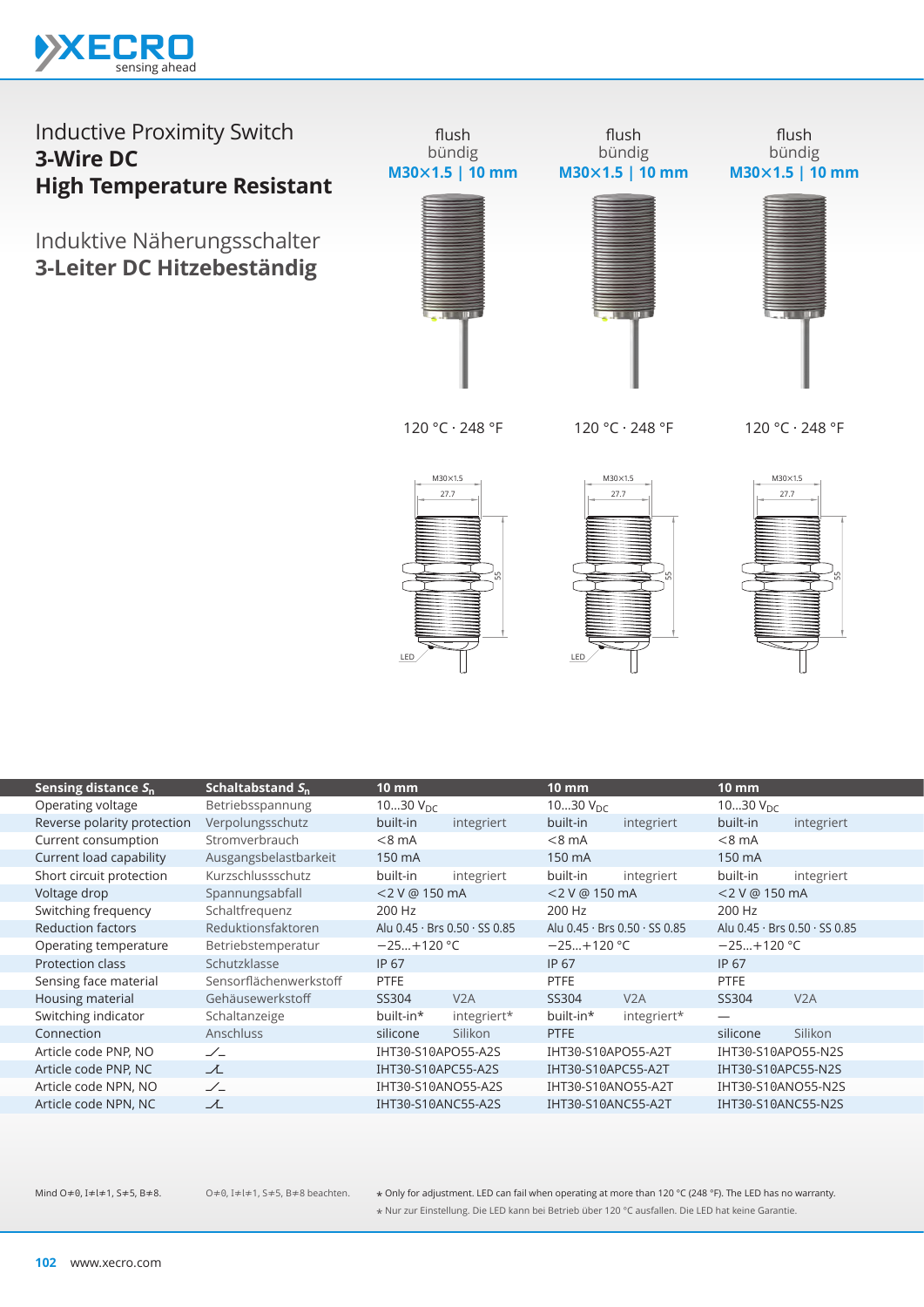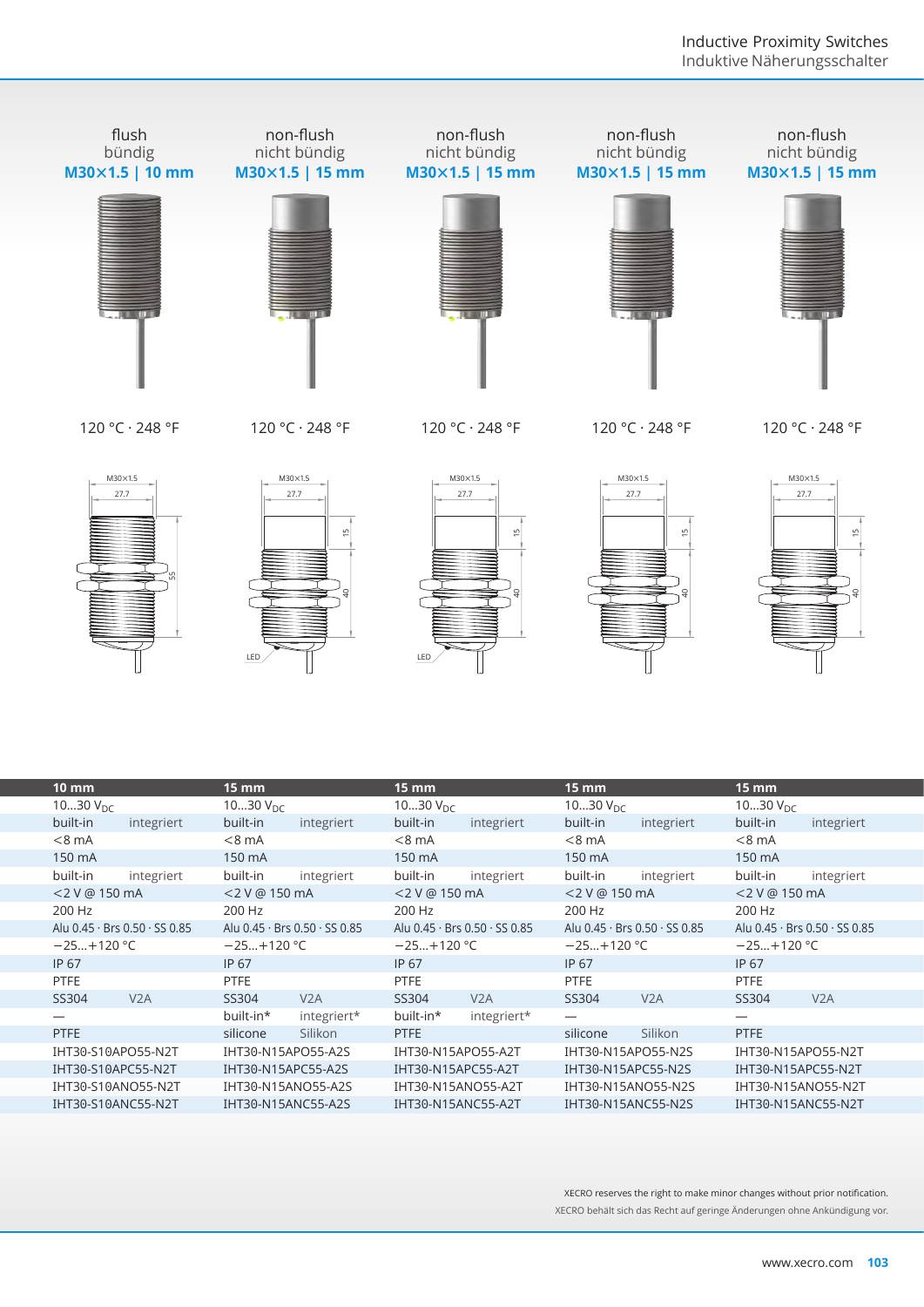

#### Inductive Proximity Switch **3-Wire DC High Temperature Resistant** Induktive Näherungsschalter **3-Leiter DC Hitzebeständig** flush bündig **M12×1 | 2 mm** flush bündig **M12×1 | 2 mm** flush bündig **M12×1 | 2 mm**

150 °C · 302 °F

150 °C · 302 °F

150 °C · 302 °F







|                             |                        | LED <sub>/</sub>     |                               | LED.                 |                               |                   |                               |
|-----------------------------|------------------------|----------------------|-------------------------------|----------------------|-------------------------------|-------------------|-------------------------------|
| Sensing distance $S_n$      | Schaltabstand $S_n$    | 2 <sub>mm</sub>      |                               | 2mm                  |                               | $2 \,\mathrm{mm}$ |                               |
| Operating voltage           | Betriebsspannung       | 1030 $V_{\text{DC}}$ |                               | 1030 $V_{\text{DC}}$ |                               | 1030 $V_{DC}$     |                               |
| Reverse polarity protection | Verpolungsschutz       | built-in             | integriert                    | built-in             | integriert                    | built-in          | integriert                    |
| Current consumption         | Stromverbrauch         | $< 8$ mA             |                               | $< 8$ mA             |                               | $< 8$ mA          |                               |
| Current load capability     | Ausgangsbelastbarkeit  | 120 mA               |                               | 120 mA               |                               | 120 mA            |                               |
| Short circuit protection    | Kurzschlussschutz      | built-in             | integriert                    | built-in             | integriert                    | built-in          | integriert                    |
| Voltage drop                | Spannungsabfall        | <2 V @ 120 mA        |                               | <2 V @ 120 mA        |                               | <2 V @ 120 mA     |                               |
| Switching frequency         | Schaltfrequenz         | 800 Hz               |                               | 800 Hz               |                               | 800 Hz            |                               |
| <b>Reduction factors</b>    | Reduktionsfaktoren     |                      | Alu 0.45 · Brs 0.50 · SS 0.85 |                      | Alu 0.45 · Brs 0.50 · SS 0.85 |                   | Alu 0.45 · Brs 0.50 · SS 0.85 |
| Operating temperature       | Betriebstemperatur     | $-25+150$ °C         |                               | $-25+150$ °C         |                               | $-25+150 °C$      |                               |
| Protection class            | Schutzklasse           | <b>IP 67</b>         |                               | <b>IP 67</b>         |                               | <b>IP 67</b>      |                               |
| Sensing face material       | Sensorflächenwerkstoff | PTFE                 |                               | PTFE                 |                               | <b>PTFE</b>       |                               |
| Housing material            | Gehäusewerkstoff       | SS304                | V2A                           | SS304                | V2A                           | SS304             | V2A                           |
| Switching indicator         | Schaltanzeige          | built-in*            | integriert*                   | built-in*            | integriert*                   |                   |                               |
| Connection                  | Anschluss              | silicone             | Silikon                       | PTFE                 |                               | silicone          | Silikon                       |
| Article code PNP, NO        | $\angle$               | IHT12-S2BPO50-A2S    |                               | IHT12-S2BPO50-A2T    |                               | IHT12-S2BPO50-N2S |                               |
| Article code PNP, NC        | 工                      | IHT12-S2BPC50-A2S    |                               | IHT12-S2BPC50-A2T    |                               | IHT12-S2BPC50-N2S |                               |
| Article code NPN, NO        | $\angle$               | IHT12-S2BNO50-A2S    |                               | IHT12-S2BNO50-A2T    |                               | IHT12-S2BNO50-N2S |                               |
| Article code NPN, NC        | ユ                      | IHT12-S2BNC50-A2S    |                               | IHT12-S2BNC50-A2T    |                               | IHT12-S2BNC50-N2S |                               |
|                             |                        |                      |                               |                      |                               |                   |                               |

O≠0, I≠l≠1, S≠5, B≠8 beachten.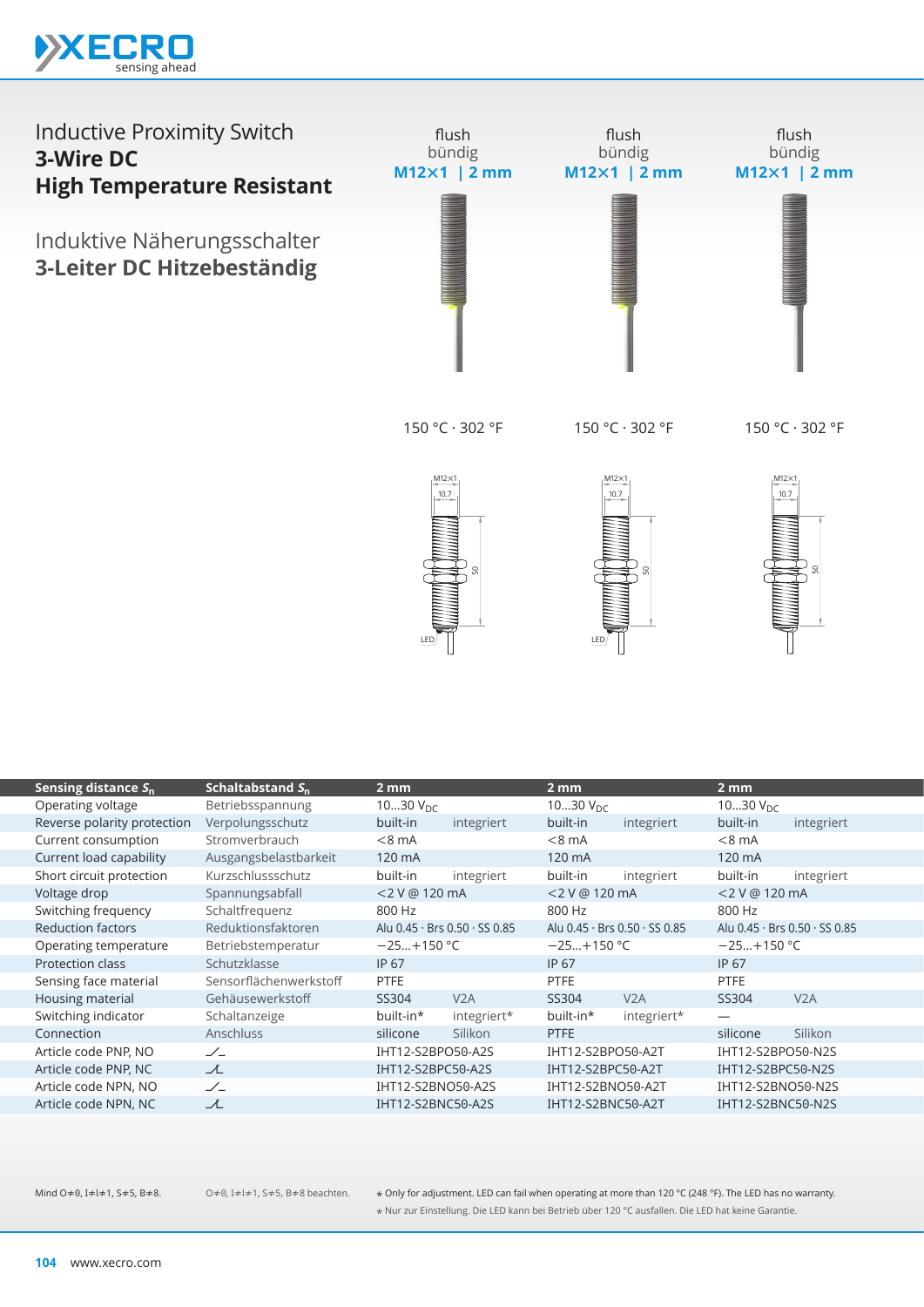



 $M12\times1$ 

 $10.7$ 







|                               | LED                           | LED                           |                               |                               |
|-------------------------------|-------------------------------|-------------------------------|-------------------------------|-------------------------------|
| 2 <sub>mm</sub>               | 4 mm                          | 4 mm                          | 4mm                           | 4 mm                          |
| 1030 $V_{DC}$                 | 1030 $V_{\text{DC}}$          | 1030 $V_{DC}$                 | 1030 $V_{DC}$                 | 1030 $V_{DC}$                 |
| built-in<br>integriert        | built-in<br>integriert        | built-in<br>integriert        | built-in<br>integriert        | built-in<br>integriert        |
| $< 8$ mA                      | $< 8$ mA                      | $< 8$ mA                      | $< 8$ mA                      | $< 8$ mA                      |
| 120 mA                        | 120 mA                        | 120 mA                        | 120 mA                        | 120 mA                        |
| built-in<br>integriert        | built-in<br>integriert        | built-in<br>integriert        | built-in<br>integriert        | built-in<br>integriert        |
| <2 V @ 120 mA                 | <2 V @ 120 mA                 | <2 V @ 120 mA                 | <2 V @ 120 mA                 | <2 V @ 120 mA                 |
| 800 Hz                        | 500 Hz                        | 500 Hz                        | 500 Hz                        | 500 Hz                        |
| Alu 0.45 · Brs 0.50 · SS 0.85 | Alu 0.45 · Brs 0.50 · SS 0.85 | Alu 0.45 · Brs 0.50 · SS 0.85 | Alu 0.45 · Brs 0.50 · SS 0.85 | Alu 0.45 · Brs 0.50 · SS 0.85 |
| $-25+150$ °C                  | $-25+150$ °C                  | $-25+150$ °C                  | $-25+150$ °C                  | $-25+150 °C$                  |
| IP 67                         | <b>IP 67</b>                  | <b>IP 67</b>                  | <b>IP 67</b>                  | <b>IP 67</b>                  |
| PTFE                          | <b>PTFE</b>                   | PTFE                          | <b>PTFE</b>                   | <b>PTFE</b>                   |
| SS304<br>V <sub>2</sub> A     | V <sub>2</sub> A<br>SS304     | SS304<br>V2A                  | SS304<br>V2A                  | V2A<br>SS304                  |
|                               | built-in*<br>integriert*      | built-in*<br>integriert*      |                               | $\overline{\phantom{0}}$      |
| <b>PTFE</b>                   | Silikon<br>silicone           | PTFE                          | Silikon<br>silicone           | <b>PTFE</b>                   |
| IHT12-S2BPO50-N2T             | IHT12-S4BPO50-A2S             | IHT12-S4BPO50-A2T             | IHT12-S4BPO50-N2S             | IHT12-S4BPO50-N2T             |
| IHT12-S2BPC50-N2T             | IHT12-S4BPC50-A2S             | IHT12-S4BPC50-A2T             | IHT12-S4BPC50-N2S             | IHT12-S4BPC50-N2T             |
| IHT12-S2BNO50-N2T             | IHT12-S4BNO50-A2S             | IHT12-S4BNO50-A2T             | IHT12-S4BNO50-N2S             | IHT12-S4BNO50-N2T             |
| IHT12-S2BNC50-N2T             | IHT12-S4BNC50-A2S             | IHT12-S4BNC50-A2T             | IHT12-S4BNC50-N2S             | IHT12-S4BNC50-N2T             |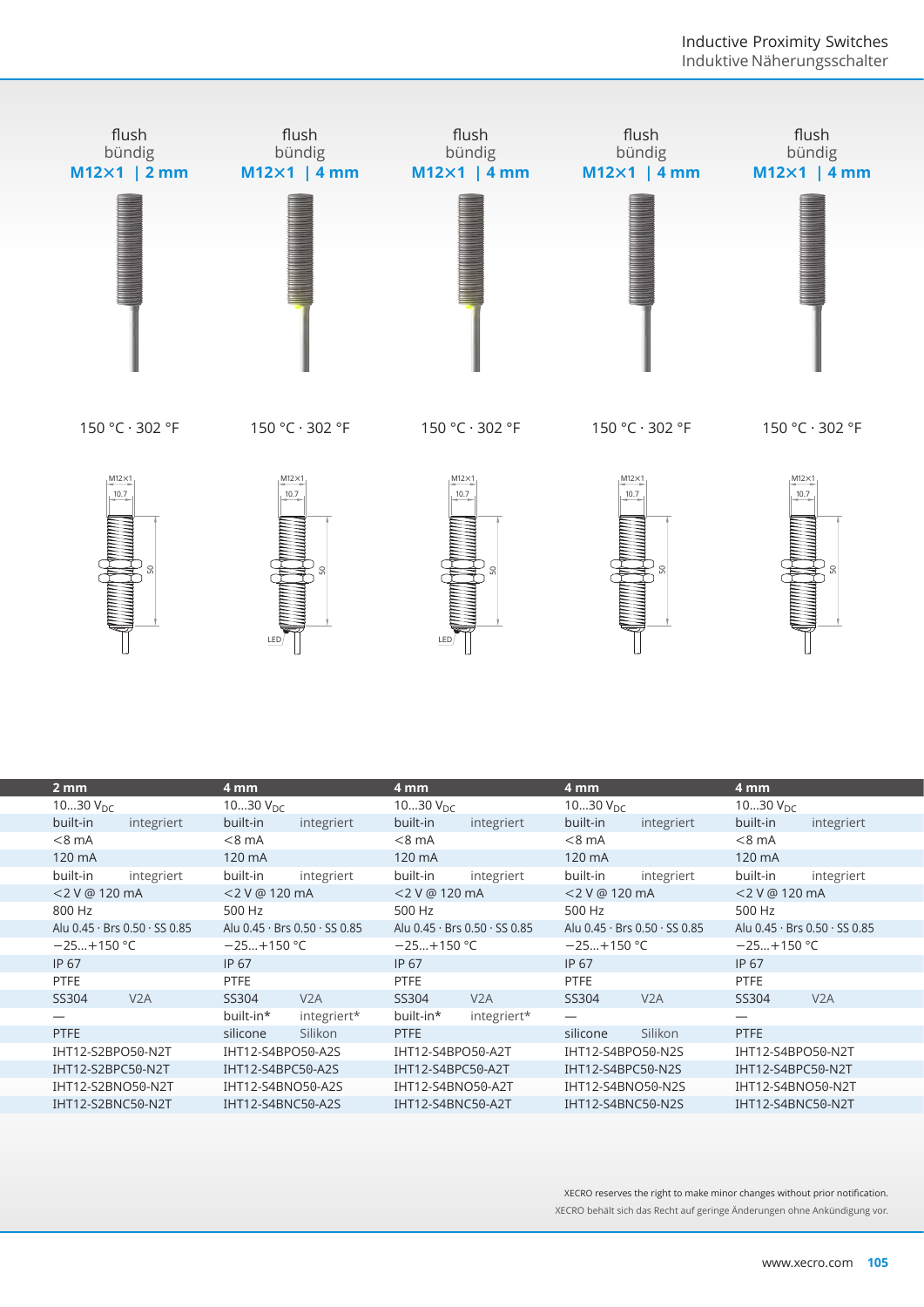

#### Inductive Proximity Switch **3-Wire DC High Temperature Resistant** Induktive Näherungsschalter **3-Leiter DC Hitzebeständig** non-flush nicht bündig **M12×1 | 4 mm** non-flush nicht bündig **M12×1 | 4 mm** non-flush nicht bündig **M12×1 | 4 mm**

150 °C · 302 °F

150 °C · 302 °F

150 °C · 302 °F





 $10.7$  $M12\times1$ 7.6

|                             |                        | LED/              | ္တ                            | LED               | ္တ<br>42.4                    |                   | s<br>42.4                     |
|-----------------------------|------------------------|-------------------|-------------------------------|-------------------|-------------------------------|-------------------|-------------------------------|
| Sensing distance $S_n$      | Schaltabstand $S_n$    | 4 mm              |                               | 4 mm              |                               | 4mm               |                               |
| Operating voltage           | Betriebsspannung       | 1030 $V_{DC}$     |                               | 1030 $V_{DC}$     |                               | 1030 $V_{DC}$     |                               |
| Reverse polarity protection | Verpolungsschutz       | built-in          | integriert                    | built-in          | integriert                    | built-in          | integriert                    |
| Current consumption         | Stromverbrauch         | $< 8$ mA          |                               | $< 8$ mA          |                               | $< 8$ mA          |                               |
| Current load capability     | Ausgangsbelastbarkeit  | 120 mA            |                               | 120 mA            |                               | 120 mA            |                               |
| Short circuit protection    | Kurzschlussschutz      | built-in          | integriert                    | built-in          | integriert                    | built-in          | integriert                    |
| Voltage drop                | Spannungsabfall        | <2 V @ 120 mA     |                               | <2 V @ 120 mA     |                               | <2 V @ 120 mA     |                               |
| Switching frequency         | Schaltfrequenz         | 500 Hz            |                               | 500 Hz            |                               | 500 Hz            |                               |
| <b>Reduction factors</b>    | Reduktionsfaktoren     |                   | Alu 0.45 · Brs 0.50 · SS 0.85 |                   | Alu 0.45 · Brs 0.50 · SS 0.85 |                   | Alu 0.45 · Brs 0.50 · SS 0.85 |
| Operating temperature       | Betriebstemperatur     | $-25+150$ °C      |                               | $-25+150$ °C      |                               | $-25+150$ °C      |                               |
| Protection class            | Schutzklasse           | <b>IP 67</b>      |                               | IP 67             |                               | IP 67             |                               |
| Sensing face material       | Sensorflächenwerkstoff | PTFE              |                               | PTFE              |                               | PTFE              |                               |
| Housing material            | Gehäusewerkstoff       | SS304             | V2A                           | SS304             | V2A                           | SS304             | V2A                           |
| Switching indicator         | Schaltanzeige          | built-in*         | integriert*                   | built-in*         | integriert*                   |                   |                               |
| Connection                  | Anschluss              | silicone          | Silikon                       | <b>PTFE</b>       |                               | silicone          | Silikon                       |
| Article code PNP, NO        | $\angle$               | IHT12-N4BPO50-A2S |                               | IHT12-N4BPO50-A2T |                               | IHT12-N4BPO50-N2S |                               |
| Article code PNP, NC        | ᆺ                      | IHT12-N4BPC50-A2S |                               | IHT12-N4BPC50-A2T |                               | IHT12-N4BPC50-N2S |                               |
| Article code NPN, NO        | $\angle$               | IHT12-N4BNO50-A2S |                               | IHT12-N4BNO50-A2T |                               | IHT12-N4BNO50-N2S |                               |
| Article code NPN, NC        | ᆺ                      | IHT12-N4BNC50-A2S |                               | IHT12-N4BNC50-A2T |                               | IHT12-N4BNC50-N2S |                               |
|                             |                        |                   |                               |                   |                               |                   |                               |

O≠0, I≠l≠1, S≠5, B≠8 beachten.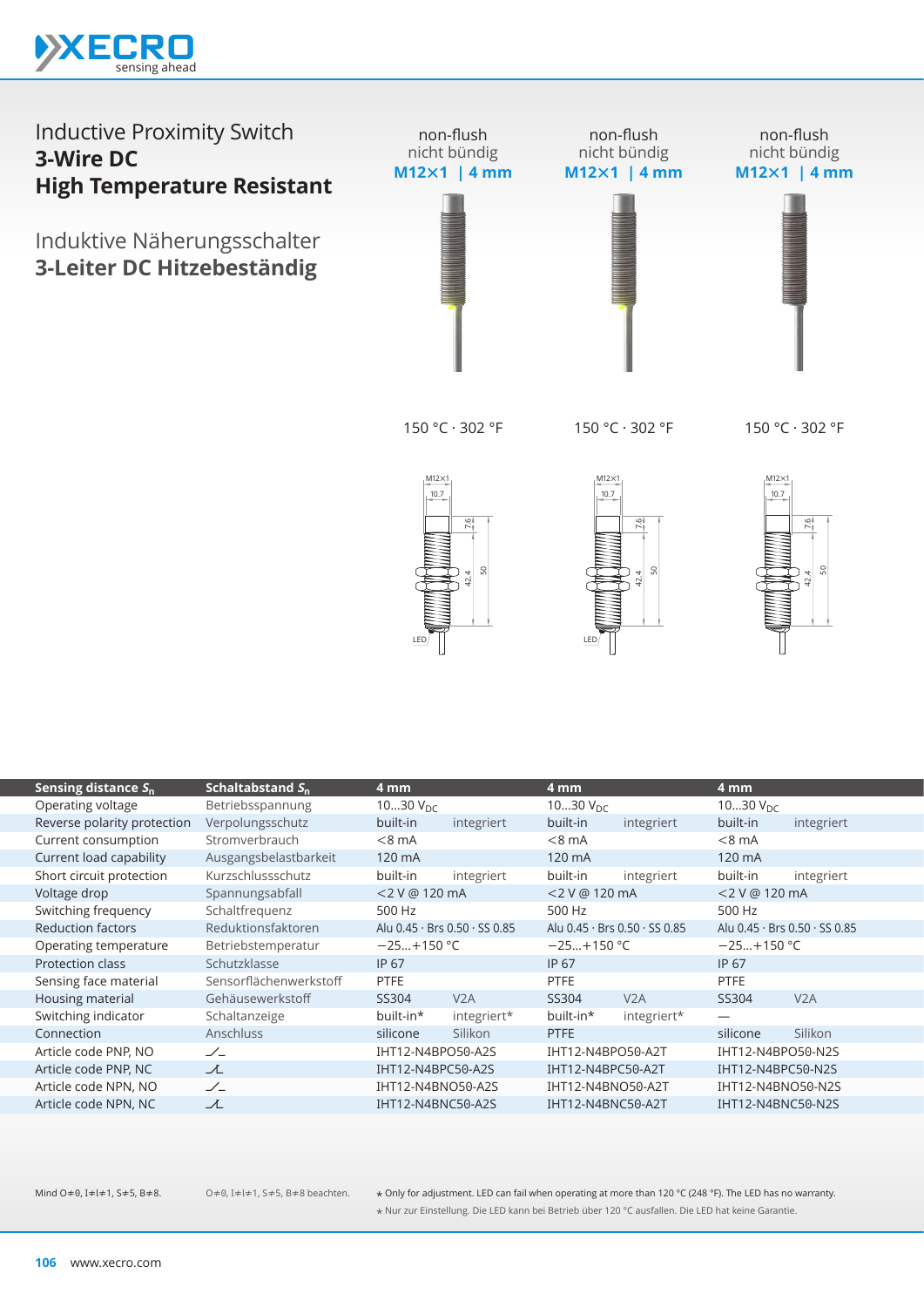

| င္တ                           | s<br>LED.                     | ္တ<br>42.4<br>LED             | s                             | s.                            |
|-------------------------------|-------------------------------|-------------------------------|-------------------------------|-------------------------------|
| 4 mm                          | 8 mm                          | 8 mm                          | 8 mm                          | 8 mm                          |
| 1030 $V_{DC}$                 | 1030 $V_{DC}$                 | 1030 $V_{DC}$                 | 1030 $V_{DC}$                 | 1030 $V_{DC}$                 |
| built-in<br>integriert        | built-in<br>integriert        | built-in<br>integriert        | built-in<br>integriert        | built-in<br>integriert        |
| $< 8$ mA                      | $< 8$ mA                      | $< 8$ mA                      | $< 8$ mA                      | $<8$ mA                       |
| 120 mA                        | 120 mA                        | 120 mA                        | 120 mA                        | 120 mA                        |
| built-in<br>integriert        | built-in<br>integriert        | built-in<br>integriert        | built-in<br>integriert        | built-in<br>integriert        |
| <2 V @ 120 mA                 | <2 V @ 120 mA                 | <2 V @ 120 mA                 | <2 V @ 120 mA                 | <2 V @ 120 mA                 |
| 500 Hz                        | 300 Hz                        | 300 Hz                        | 300 Hz                        | 300 Hz                        |
| Alu 0.45 · Brs 0.50 · SS 0.85 | Alu 0.45 · Brs 0.50 · SS 0.85 | Alu 0.45 · Brs 0.50 · SS 0.85 | Alu 0.45 · Brs 0.50 · SS 0.85 | Alu 0.45 · Brs 0.50 · SS 0.85 |
| $-25+150 °C$                  | $-25+150$ °C                  | $-25+150$ °C                  | $-25+150$ °C                  | $-25+150 °C$                  |
| IP 67                         | IP 67                         | IP 67                         | IP 67                         | IP 67                         |
| <b>PTFE</b>                   | PTFE                          | PTFE                          | <b>PTFE</b>                   | <b>PTFE</b>                   |
| V <sub>2</sub> A<br>SS304     | V2A<br>SS304                  | SS304<br>V2A                  | SS304<br>V <sub>2</sub> A     | SS304<br>V <sub>2</sub> A     |
|                               | built-in*<br>integriert*      | built-in*<br>integriert*      |                               |                               |
| <b>PTFE</b>                   | Silikon<br>silicone           | <b>PTFE</b>                   | Silikon<br>silicone           | <b>PTFE</b>                   |
| IHT12-N4BPO50-N2T             | IHT12-N8BPO50-A2S             | IHT12-N8BPO50-A2T             | IHT12-N8BPO50-N2S             | IHT12-N8BPO50-N2T             |
| IHT12-N4BPC50-N2T             | IHT12-N8BPC50-A2S             | IHT12-N8BPC50-A2T             | IHT12-N8BPC50-N2S             | IHT12-N8BPC50-N2T             |
| IHT12-N4BNO50-N2T             | IHT12-N8BNO50-A2S             | IHT12-N8BNO50-A2T             | IHT12-N8BNO50-N2S             | IHT12-N8BNO50-N2T             |
| IHT12-N4BNC50-N2T             | IHT12-N8BNC50-A2S             | IHT12-N8BNC50-A2T             | IHT12-N8BNC50-N2S             | IHT12-N8BNC50-N2T             |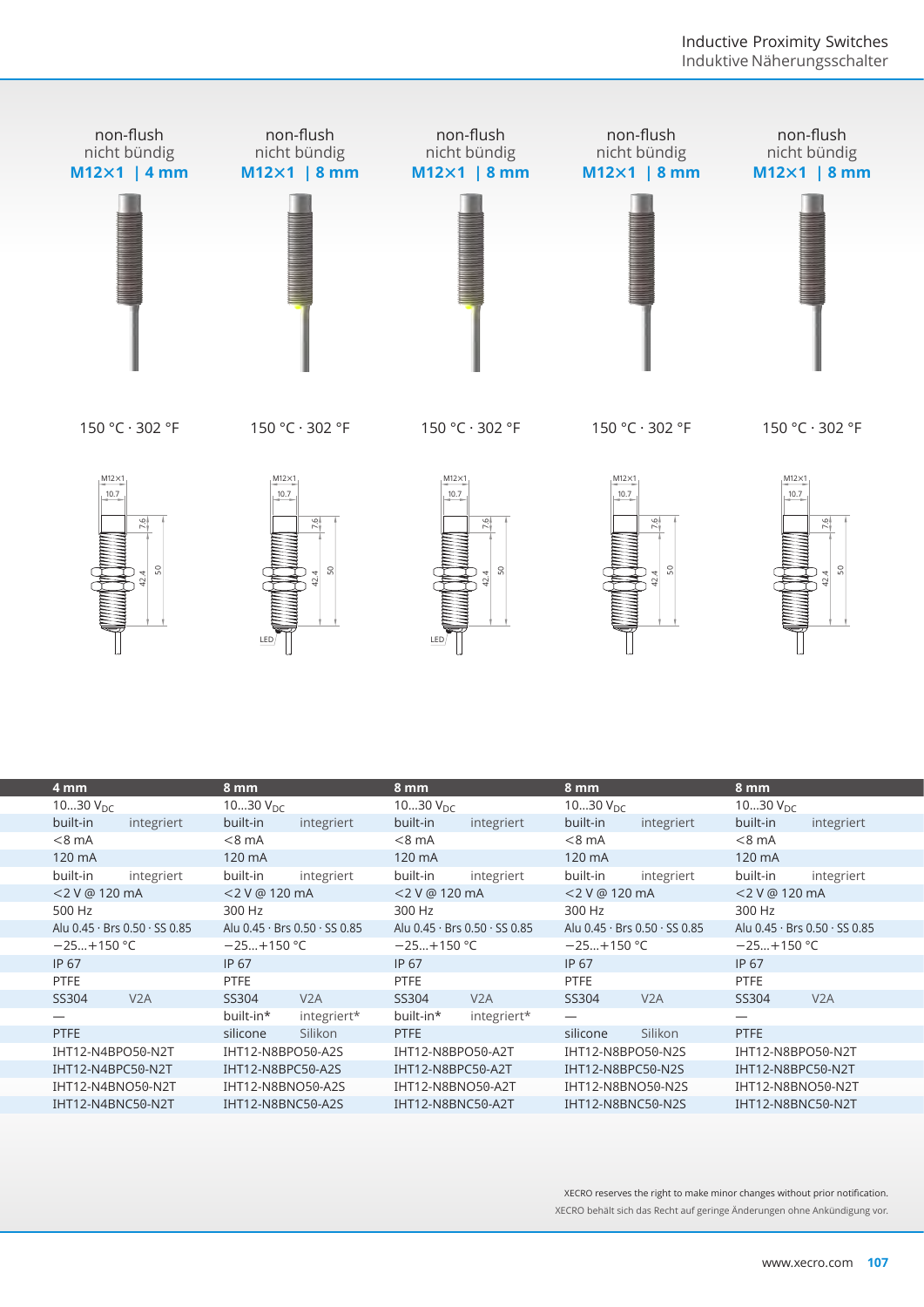

Induktive Näherungsschalter **3-Leiter DC Hitzebeständig**



150 °C · 302 °F

150 °C · 302 °F

150 °C · 302 °F







| Sensing distance $S_{n}$    | Schaltabstand $S_n$    | 8 mm              |                                             | 5 mm                 |                                           | 8 mm              |                               |
|-----------------------------|------------------------|-------------------|---------------------------------------------|----------------------|-------------------------------------------|-------------------|-------------------------------|
| Operating voltage           | Betriebsspannung       | 1030 $V_{DC}$     |                                             | 1030 $V_{\text{DC}}$ |                                           | 1030 $V_{DC}$     |                               |
| Reverse polarity protection | Verpolungsschutz       | built-in          | integriert                                  | built-in             | integriert                                | built-in          | integriert                    |
| Current consumption         | Stromverbrauch         | $< 8$ mA          |                                             | $< 8$ mA             |                                           | $< 8$ mA          |                               |
| Current load capability     | Ausgangsbelastbarkeit  | 150 mA            |                                             | 150 mA               |                                           | 150 mA            |                               |
| Short circuit protection    | Kurzschlussschutz      | built-in          | integriert                                  | built-in             | integriert                                | built-in          | integriert                    |
| Voltage drop                | Spannungsabfall        | <2 V @ 150 mA     |                                             | <2 V @ 150 mA        |                                           | <2 V @ 150 mA     |                               |
| Switching frequency         | Schaltfrequenz         | 500 Hz            |                                             | 500 Hz               |                                           | 500 Hz            |                               |
| <b>Reduction factors</b>    | Reduktionsfaktoren     |                   | Alu $0.45 \cdot$ Brs $0.50 \cdot$ SS $0.85$ |                      | Alu $0.45 \cdot$ Brs $0.50 \cdot$ SS 0.85 |                   | Alu 0.45 · Brs 0.50 · SS 0.85 |
| Operating temperature       | Betriebstemperatur     | $-25+150$ °C      |                                             | $-25+150$ °C         |                                           | $-25+150$ °C      |                               |
| <b>Protection class</b>     | Schutzklasse           | IP 67             |                                             | <b>IP 67</b>         |                                           | IP 67             |                               |
| Sensing face material       | Sensorflächenwerkstoff | <b>PTFE</b>       |                                             | <b>PTFE</b>          |                                           | <b>PTFE</b>       |                               |
| Housing material            | Gehäusewerkstoff       | SS304             | V2A                                         | SS304                | V2A                                       | SS304             | V2A                           |
| Switching indicator         | Schaltanzeige          | built-in*         | integriert*                                 | built-in*            | integriert*                               | —                 |                               |
| Connection                  | Anschluss              | silicone          | Silikon                                     | PTFE                 |                                           | silicone          | Silikon                       |
| Article code PNP, NO        | $\angle$               | IHT18-S5BPO55-A2S |                                             | IHT18-S5BPO55-A2T    |                                           | IHT18-S5BPO55-N2S |                               |
| Article code PNP, NC        | ᆺ                      | IHT18-S5BPC55-A2S |                                             | IHT18-S5BPC55-A2T    |                                           | IHT18-S5BPC55-N2S |                               |
| Article code NPN, NO        | $\angle$               | IHT18-S5BNO55-A2S |                                             | IHT18-S5BNO55-A2T    |                                           | IHT18-S5BNO55-N2S |                               |
| Article code NPN, NC        | ユ                      | IHT18-S5BNC55-A2S |                                             | IHT18-S5BNC55-A2T    |                                           | IHT18-S5BNC55-N2S |                               |
|                             |                        |                   |                                             |                      |                                           |                   |                               |

O≠0, I≠l≠1, S≠5, B≠8 beachten.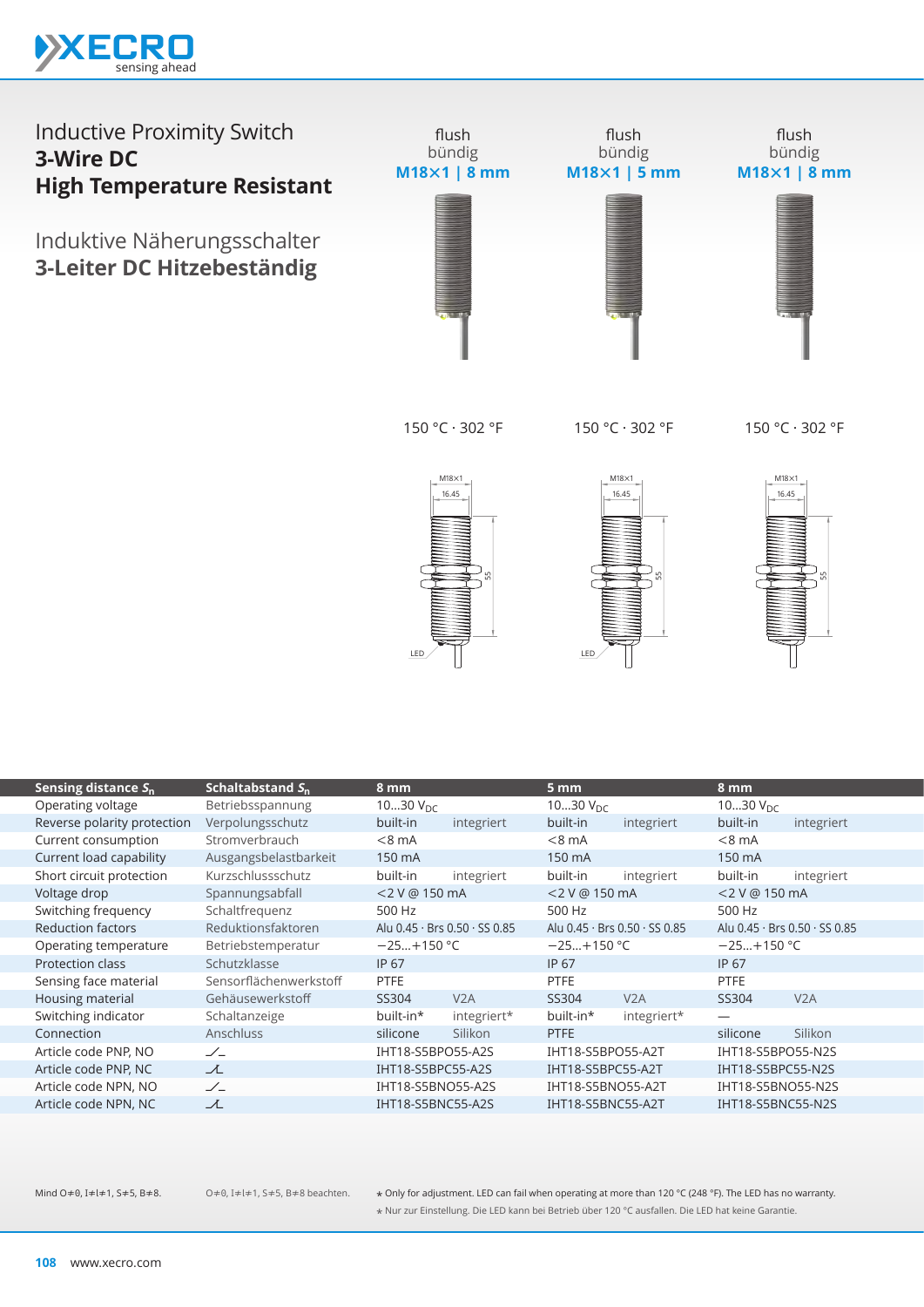

150 °C · 302 °F

150 °C · 302 °F

150 °C · 302 °F

150 °C · 302 °F

150 °C · 302 °F











|                               | LED                                                         | SS.<br>SS.<br>LED             |                                        |                               |
|-------------------------------|-------------------------------------------------------------|-------------------------------|----------------------------------------|-------------------------------|
| 5 mm<br>1030 $V_{DC}$         | 8 mm<br>1030 $V_{DC}$                                       | 8 mm<br>1030 $V_{DC}$         | 8 mm<br>1030 $V_{DC}$                  | 8 mm<br>1030 $V_{DC}$         |
| built-in<br>integriert        | built-in<br>integriert                                      | built-in<br>integriert        | built-in<br>integriert                 | built-in<br>integriert        |
| $< 8$ mA                      | $< 8$ mA                                                    | $< 8$ mA                      | $< 8$ mA                               | $< 8$ mA                      |
| 150 mA                        | 150 mA                                                      | 150 mA                        | 150 mA                                 | 150 mA                        |
| built-in<br>integriert        | built-in<br>integriert                                      | built-in<br>integriert        | built-in<br>integriert                 | built-in<br>integriert        |
| <2 V @ 150 mA                 | <2 V @ 150 mA                                               | <2 V @ 150 mA                 | <2 V @ 150 mA                          | <2 V @ 150 mA                 |
| 500 Hz                        | 500 Hz                                                      | 500 Hz                        | 500 Hz                                 | 500 Hz                        |
| Alu 0.45 · Brs 0.50 · SS 0.85 | Alu 0.45 · Brs 0.50 · SS 0.85                               | Alu 0.45 · Brs 0.50 · SS 0.85 | Alu 0.45 · Brs 0.50 · SS 0.85          | Alu 0.45 · Brs 0.50 · SS 0.85 |
| $-25+150 °C$                  | $-25+150$ °C                                                | $-25+150$ °C                  | $-25+150$ °C                           | $-25+150$ °C                  |
| IP 67                         | <b>IP 67</b>                                                | <b>IP 67</b>                  | <b>IP 67</b>                           | IP 67                         |
| <b>PTFE</b>                   | <b>PTFE</b>                                                 | <b>PTFE</b>                   | <b>PTFE</b>                            | <b>PTFE</b>                   |
| SS304<br>V2A                  | V2A<br>SS304                                                | SS304<br>V2A                  | V2A<br>SS304                           | SS304<br>V2A                  |
| —                             | built-in*<br>integriert*                                    | built-in*<br>integriert*      |                                        | $\overline{\phantom{0}}$      |
| <b>PTFE</b>                   | Silikon<br>silicone                                         | <b>PTFE</b>                   | silicone<br>Silikon                    | <b>PTFE</b>                   |
| IHT18-S5BPO55-N2T             | IHT18-N8BPO55-A2S                                           | IHT18-N8BPO55-A2T             | IHT18-N8BPO55-N2S                      | IHT18-N8BPO55-N2T             |
| IHT18-S5BPC55-N2T             | IHT18-N8BPC55-A2S                                           | IHT18-N8BPC55-A2T             | IHT18-N8BPC55-N2S                      | IHT18-N8BPC55-N2T             |
| IHT18-S5BNO55-N2T             | IHT18-N8BNO55-A2S                                           | IHT18-N8BNO55-A2T             | IHT18-N8BNO55-N2S<br>IHT18-N8BNO55-N2T |                               |
|                               | IHT18-S5BNC55-N2T<br>IHT18-N8BNC55-A2S<br>IHT18-N8BNC55-A2T |                               | IHT18-N8BNC55-N2S<br>IHT18-N8BNC55-N2T |                               |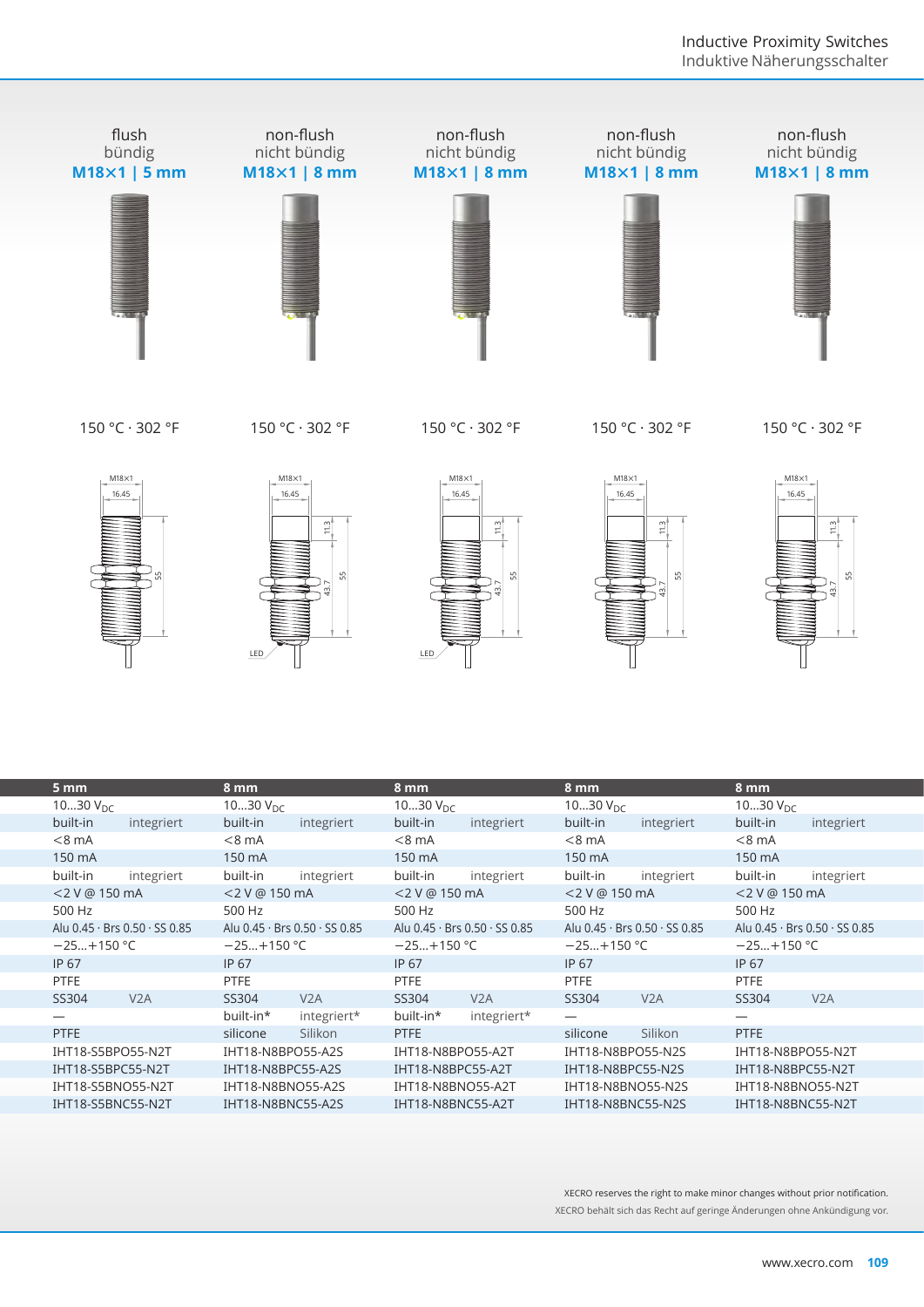

Induktive Näherungsschalter **3-Leiter DC Hitzebeständig**



flush



flush bündig **M30×1.5 | 10 mm**



150 °C · 302 °F

150 °C · 302 °F

150 °C · 302 °F







| Sensing distance $S_n$      | Schaltabstand $S_{n}$  | 10 mm              |                               | <u>'10 mm </u>     |                                             | $10 \text{ mm}$    |                                             |  |
|-----------------------------|------------------------|--------------------|-------------------------------|--------------------|---------------------------------------------|--------------------|---------------------------------------------|--|
| Operating voltage           | Betriebsspannung       | 1030 $V_{DC}$      |                               | 1030 $V_{DC}$      |                                             | 1030 $V_{DC}$      |                                             |  |
| Reverse polarity protection | Verpolungsschutz       | built-in           | integriert                    | built-in           | integriert                                  | built-in           | integriert                                  |  |
| Current consumption         | Stromverbrauch         | $< 8$ mA           |                               | $< 8$ mA           |                                             | $< 8$ mA           |                                             |  |
| Current load capability     | Ausgangsbelastbarkeit  | 150 mA             |                               | 150 mA             |                                             | 150 mA             |                                             |  |
| Short circuit protection    | Kurzschlussschutz      | built-in           | integriert                    | built-in           | integriert                                  | built-in           | integriert                                  |  |
| Voltage drop                | Spannungsabfall        | <2 V @ 150 mA      |                               |                    | <2 V @ 150 mA                               |                    | <2 V @ 150 mA                               |  |
| Switching frequency         | Schaltfrequenz         | 500 Hz             |                               | 200 Hz             |                                             | 500 Hz             |                                             |  |
| <b>Reduction factors</b>    | Reduktionsfaktoren     |                    | Alu 0.45 · Brs 0.50 · SS 0.85 |                    | Alu $0.45 \cdot$ Brs $0.50 \cdot$ SS $0.85$ |                    | Alu $0.45 \cdot$ Brs $0.50 \cdot$ SS $0.85$ |  |
| Operating temperature       | Betriebstemperatur     | $-25+150$ °C       |                               | $-25+150$ °C       |                                             | $-25+150$ °C       |                                             |  |
| Protection class            | Schutzklasse           | IP 67              |                               | IP 67              |                                             | IP 67              |                                             |  |
| Sensing face material       | Sensorflächenwerkstoff | <b>PTFE</b>        |                               | <b>PTFE</b>        |                                             | <b>PTFE</b>        |                                             |  |
| Housing material            | Gehäusewerkstoff       | SS304              | V2A                           | SS304              | V2A                                         | SS304              | V2A                                         |  |
| Switching indicator         | Schaltanzeige          | built-in*          | integriert*                   | built-in*          | integriert*                                 |                    |                                             |  |
| Connection                  | <b>Anschluss</b>       | silicone           | Silikon                       | <b>PTFE</b>        |                                             | silicone           | Silikon                                     |  |
| Article code PNP, NO        | $\angle$               | IHT30-S10BPO55-A2S |                               | IHT30-S10BPO55-A2T |                                             | IHT30-S10BPO55-N2S |                                             |  |
| Article code PNP, NC        | ᆺ                      | IHT30-S10BPC55-A2S |                               | IHT30-S10BPC55-A2T |                                             |                    | IHT30-S10BPC55-N2S                          |  |
| Article code NPN, NO        | $\angle$               | IHT30-S10BNO55-A2S |                               | IHT30-S10BNO55-A2T |                                             |                    | IHT30-S10BNO55-N2S                          |  |
| Article code NPN, NC        | ᆺ                      | IHT30-S10BNC55-A2S |                               | IHT30-S10BNC55-A2T |                                             |                    | IHT30-S10BNC55-N2S                          |  |
|                             |                        |                    |                               |                    |                                             |                    |                                             |  |

O≠0, I≠l≠1, S≠5, B≠8 beachten.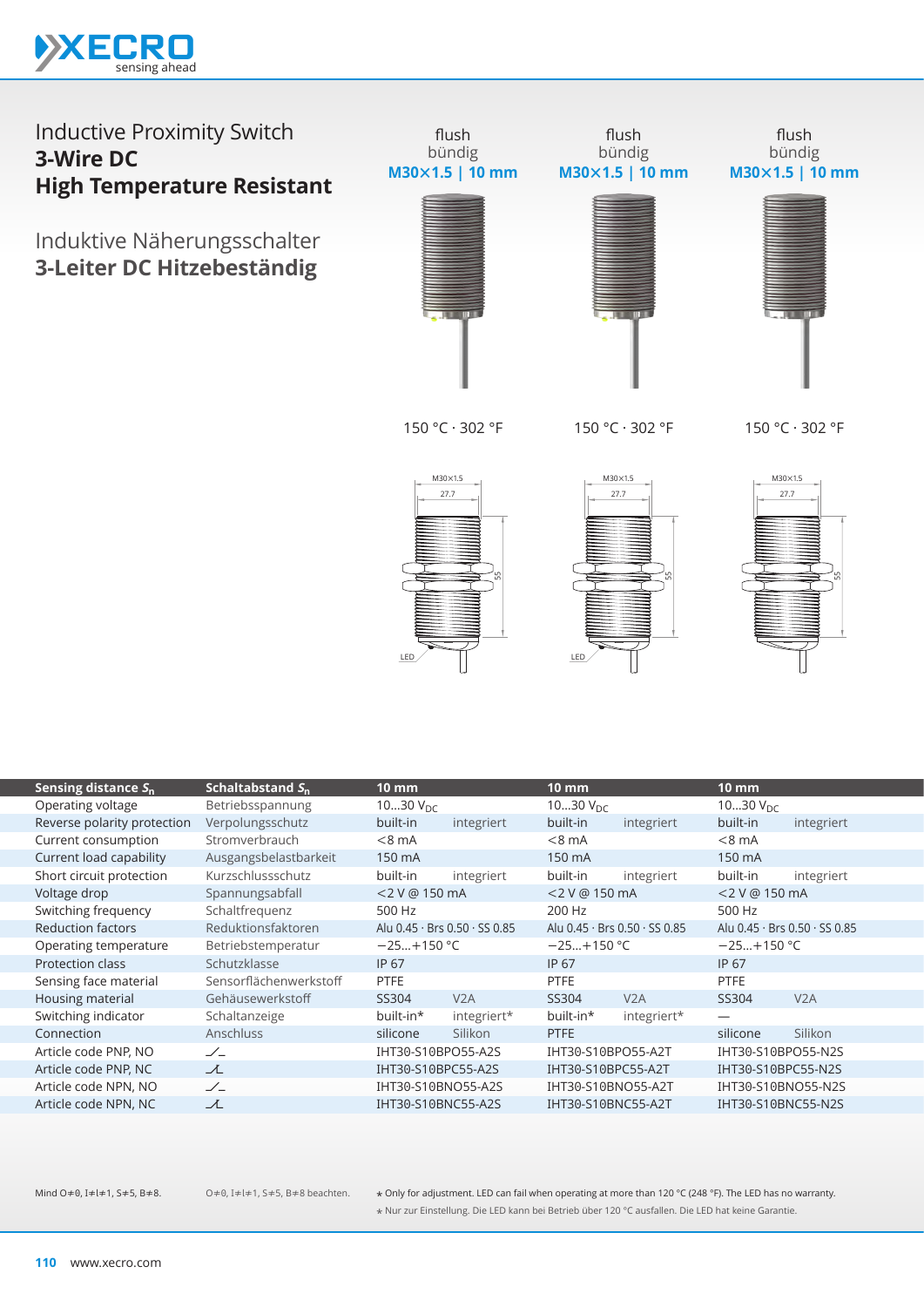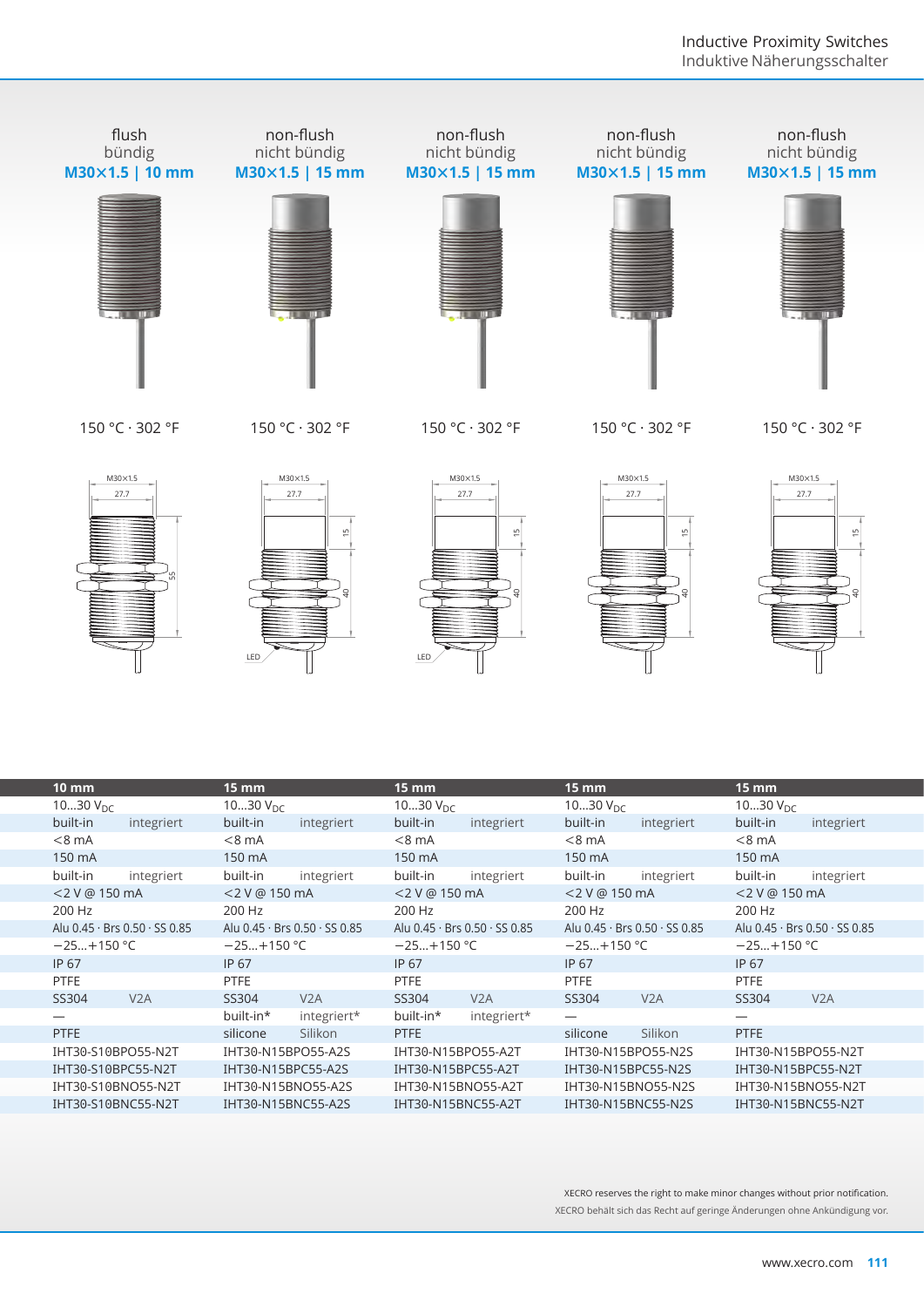

Induktive Näherungsschalter **3-Leiter DC Hitzebeständig**



flush bündig **M18×1 | 5 mm**

non-flush nicht bündig **M18×1 | 8 mm**



180 °C · 356 °F

180 °C · 356 °F

180 °C · 356 °F





 $M18\times1$ 6.45  $11.3$  $43.7$  11.3

|                                 |                        |                               |             |                               |             |                               | s.          |
|---------------------------------|------------------------|-------------------------------|-------------|-------------------------------|-------------|-------------------------------|-------------|
| Sensing distance S <sub>n</sub> | Schaltabstand $S_n$    | 5 mm                          |             | 5 <sub>mm</sub>               |             | 8 mm                          |             |
| Operating voltage               | Betriebsspannung       | 1030 $V_{DC}$                 |             | 1030 $V_{DC}$                 |             | 1030 $V_{DC}$                 |             |
| Reverse polarity protection     | Verpolungsschutz       | built-in                      | integriert  | built-in                      | integriert  | built-in                      | integriert  |
| Current consumption             | Stromverbrauch         | $< 8$ mA                      |             | $< 8$ mA                      |             | $< 8$ mA                      |             |
| Current load capability         | Ausgangsbelastbarkeit  | 150 mA                        |             | 150 mA                        |             | 150 mA                        |             |
| Short circuit protection        | Kurzschlussschutz      | built-in                      | integriert  | built-in                      | integriert  | built-in                      | integriert  |
| Voltage drop                    | Spannungsabfall        | <2 V @ 150 mA                 |             | <2 V @ 150 mA                 |             | <2 V @ 150 mA                 |             |
| Switching frequency             | Schaltfrequenz         | 500 Hz                        |             | 500 Hz                        |             | 500 Hz                        |             |
| <b>Reduction factors</b>        | Reduktionsfaktoren     | Alu 0.45 · Brs 0.50 · SS 0.85 |             | Alu 0.45 · Brs 0.50 · SS 0.85 |             | Alu 0.45 · Brs 0.50 · SS 0.85 |             |
| Operating temperature           | Betriebstemperatur     | $-25+180 °C$                  |             | $-25+180 °C$                  |             | $-25+180 °C$                  |             |
| Protection class                | Schutzklasse           | <b>IP 67</b>                  |             | IP 67                         |             | <b>IP 67</b>                  |             |
| Sensing face material           | Sensorflächenwerkstoff | <b>PTFE</b>                   |             | PTFE                          |             | PTFE                          |             |
| Housing material                | Gehäusewerkstoff       | SS304                         | V2A         | SS304                         | V2A         | SS304                         | V2A         |
| Switching indicator             | Schaltanzeige          | on request                    | auf Anfrage | on request                    | auf Anfrage | on request                    | auf Anfrage |
| Connection                      | Anschluss              | silicone                      | Silikon     | <b>PTFE</b>                   |             | silicone                      | Silikon     |
| Article code PNP, NO            | $\angle$               | IHT18-S5CPO55-N2S             |             | IHT18-S5CPO55-N2T             |             | IHT18-N8CPO55-N2S             |             |
| Article code PNP, NC            | ᆺ                      | IHT18-S5CPC55-N2S             |             | IHT18-S5CPC55-N2T             |             | IHT18-N8CPC55-N2S             |             |
| Article code NPN, NO            | $\angle$               | IHT18-S5CNO55-N2S             |             | IHT18-S5CNO55-N2T             |             | IHT18-N8CNO55-N2S             |             |
| Article code NPN, NC            | ᆺ                      | IHT18-S5CNC55-N2S             |             | IHT18-S5CNC55-N2T             |             | IHT18-N8CNC55-N2S             |             |
|                                 |                        |                               |             |                               |             |                               |             |

O≠0, I≠l≠1, S≠5, B≠8 beachten.